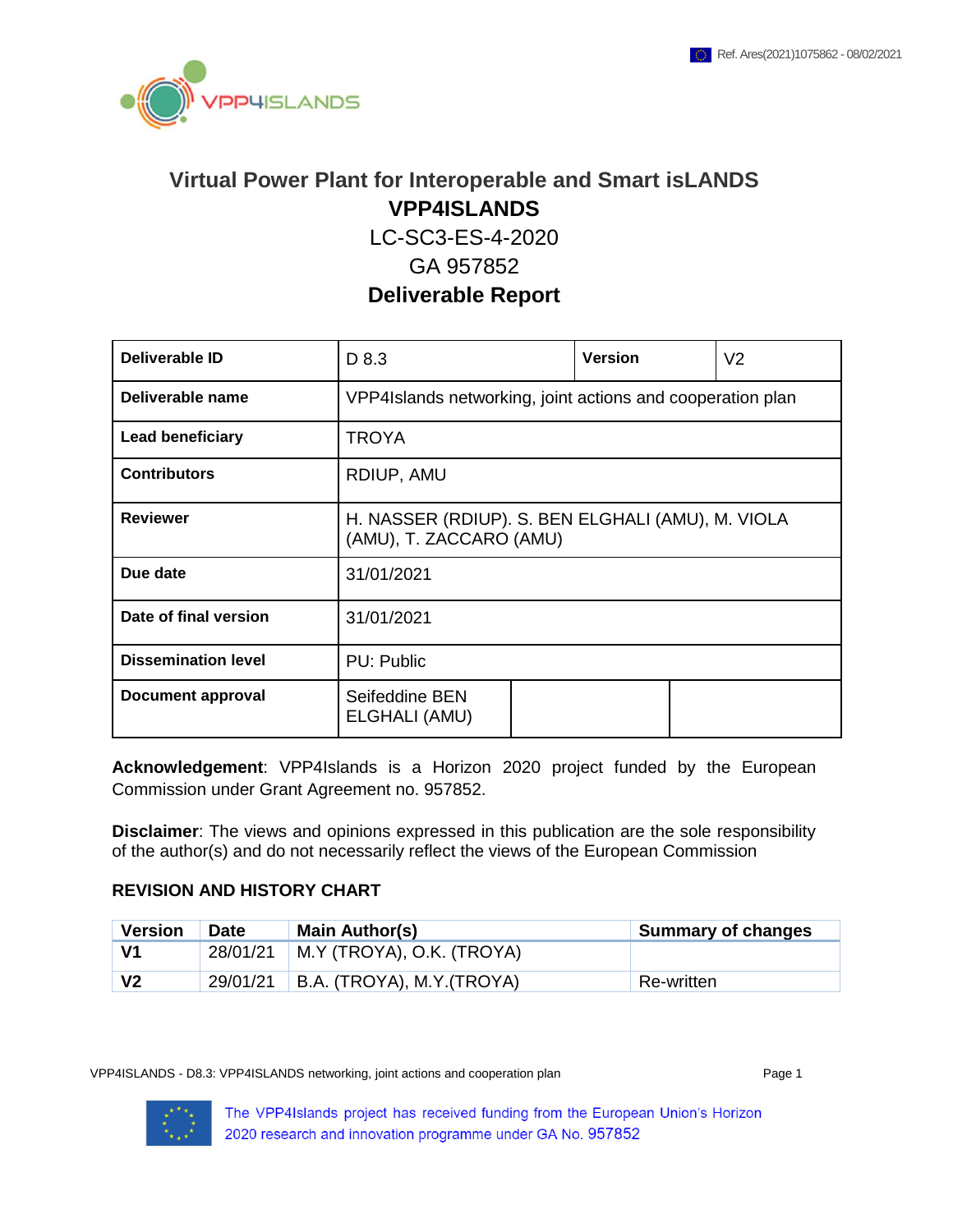

# **TABLE OF CONTENTS**

| 1 <sub>1</sub> | <b>INTRODUCTION TO VPP4ISLANDS PROJECT</b>                                               | 4  |
|----------------|------------------------------------------------------------------------------------------|----|
|                | 2. SUMMARY OF THE OBJECTIVES AND ACTIVITIES OF D.8.3.                                    | 5  |
| 3.             | <b>PARTICIPATION IN MAIN EVENTS AND INITIATIVES OF RENEWABLE</b><br><b>ENERGY SECTOR</b> | 9  |
|                | 3.1. Bridge Initiative                                                                   | 9  |
|                | 3.2. Rescoop.Eu General Assembly                                                         | 9  |
|                | 3.3. EU Sustainable Energy Week (Eusew) Conference                                       | 10 |
|                | 3.4. Intersolar Fair & Conference                                                        | 10 |
|                |                                                                                          |    |
| 4.             | MONITORING CONFERENCES AND DISTRIBUTING INFORMATION                                      | 11 |
| 5.             | NETWORKING ACTIVITIES WITH SIMILAR ISLANDS                                               | 13 |
|                |                                                                                          |    |
| 6.             | NETWORKING ACTIVITIES WITH SIMILAR PROJECTSAND                                           | 15 |
|                | <b>NETWORKS</b>                                                                          |    |
|                | 6.1. Other relevant projects of VPP4Islands partners                                     | 15 |
|                | 6.2. Further networking activities with similar projects                                 | 17 |
|                |                                                                                          |    |
| 7 <sub>1</sub> | <b>ROAD MAPS</b>                                                                         | 22 |
|                |                                                                                          |    |
| 8.             | PI MANAGEMENT AND CONFIDENTIALITY ASPECTS                                                | 26 |

VPP4ISLANDS - D8.3: VPP4ISLANDS networking, joint actions and cooperation plan Page 2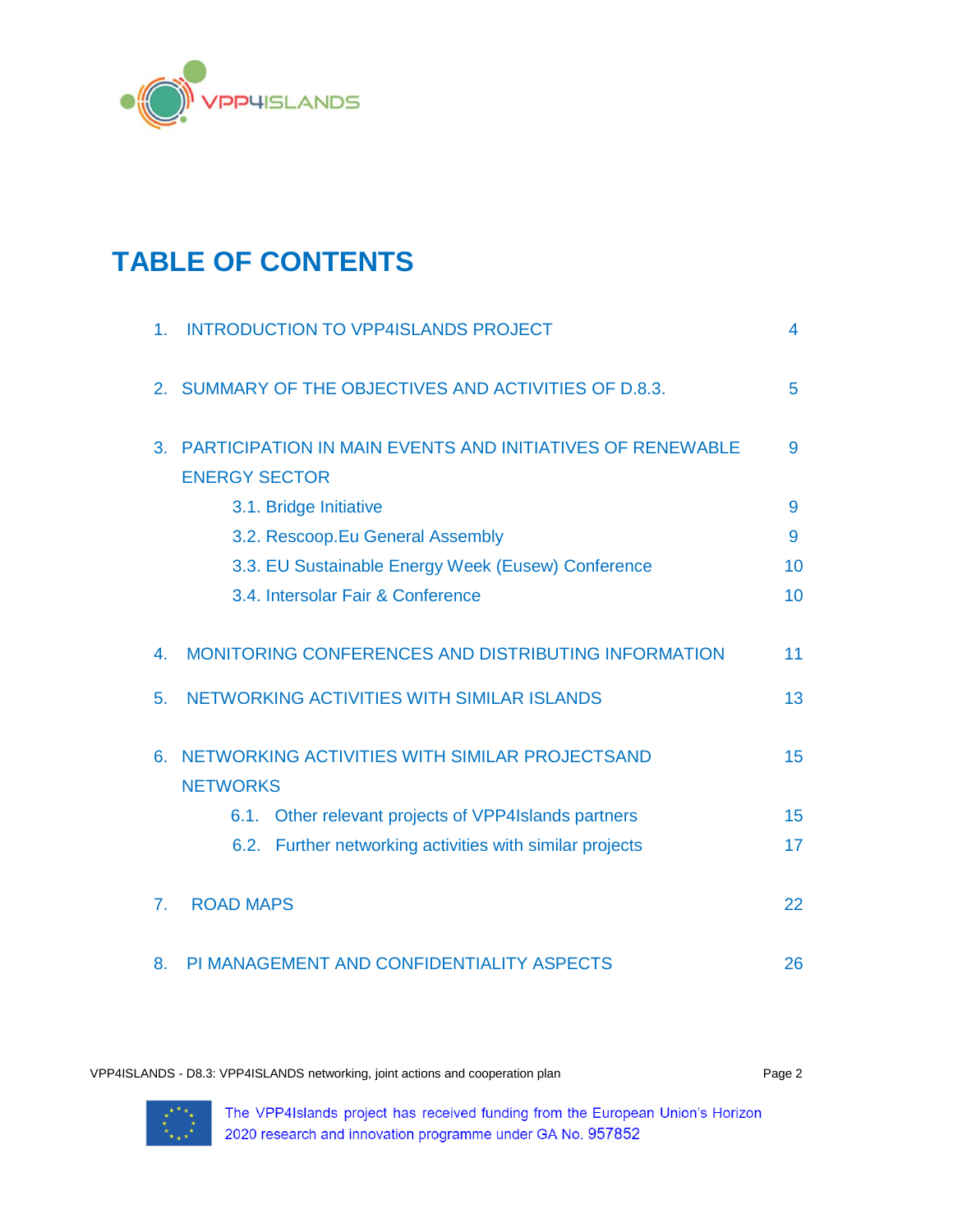

### **LIST OF ABBREVIATIONS AND ACRONYMS**

| <b>Abbreviation</b>   | <b>Meaning</b>                                                  |
|-----------------------|-----------------------------------------------------------------|
| <b>ALWA</b>           | AlgoWatt                                                        |
| <b>AMU</b>            | Aix-Marseille Université                                        |
| <b>BC2050</b>         | Blockchain2050                                                  |
| <b>BornholmsVarme</b> | Bornholms Varme A/S                                             |
| <b>BoZI</b>           | Bozcaada Belediye Baskanligi                                    |
| <b>BUL</b>            | <b>Brunuel University</b>                                       |
| <b>CIVI</b>           | <b>CIVIESCO</b> srl                                             |
| <b>CSIC</b>           | Consejo Superior de Investigaciones Científicas                 |
| <b>CU</b>             | <b>Cardiff University</b>                                       |
| <b>DAFNI</b>          | Network of Sustainable Greek Islands                            |
| <b>DER</b>            | Distributed energy resources                                    |
| <b>DL</b>             | <b>Digital Twin</b>                                             |
| <b>DLT</b>            | <b>Digital Ledger Technologies</b>                              |
| <b>FORM</b>           | Consell Insular de Formentera                                   |
| <b>FTK</b>            | FTK Forschungsinstitut fur Telekommunikation und Kooperation EV |
| <b>GA</b>             | <b>Grant Agreement</b>                                          |
| <b>GHG</b>            | Greenhouse gases                                                |
| <b>GRADO</b>          | Comune di Grado                                                 |
| <b>IDEA</b>           | Ingenieria Y Diseno Estructural Avanzado                        |
| <b>INAVITAS</b>       | Inavitas Enerji AS                                              |
| <b>LIS</b>            | Laboratoire Informatique des Systèmes                           |
| <b>JV</b>             | <b>Joint Venture</b>                                            |
| <b>PVM</b>            | Protisvalor Méditerranée                                        |
| <b>RES</b>            | Renewable energy sources                                        |
| <b>RDIUP</b>          | <b>RDI'UP</b>                                                   |
| <b>REGENERA</b>       | Regenera Levante                                                |
| <b>SCHN</b>           | <b>Schneider Electric</b>                                       |
| <b>TROYA</b>          | Troya Cevre Dernegi                                             |
| <b>UEDAS</b>          | Uludag electric dagitim                                         |
| <b>VESS</b>           | Virtual energy storage systems                                  |
| <b>VPP</b>            | <b>Virtual Power Plant</b>                                      |

VPP4ISLANDS - D8.3: VPP4ISLANDS networking, joint actions and cooperation plan Page 3

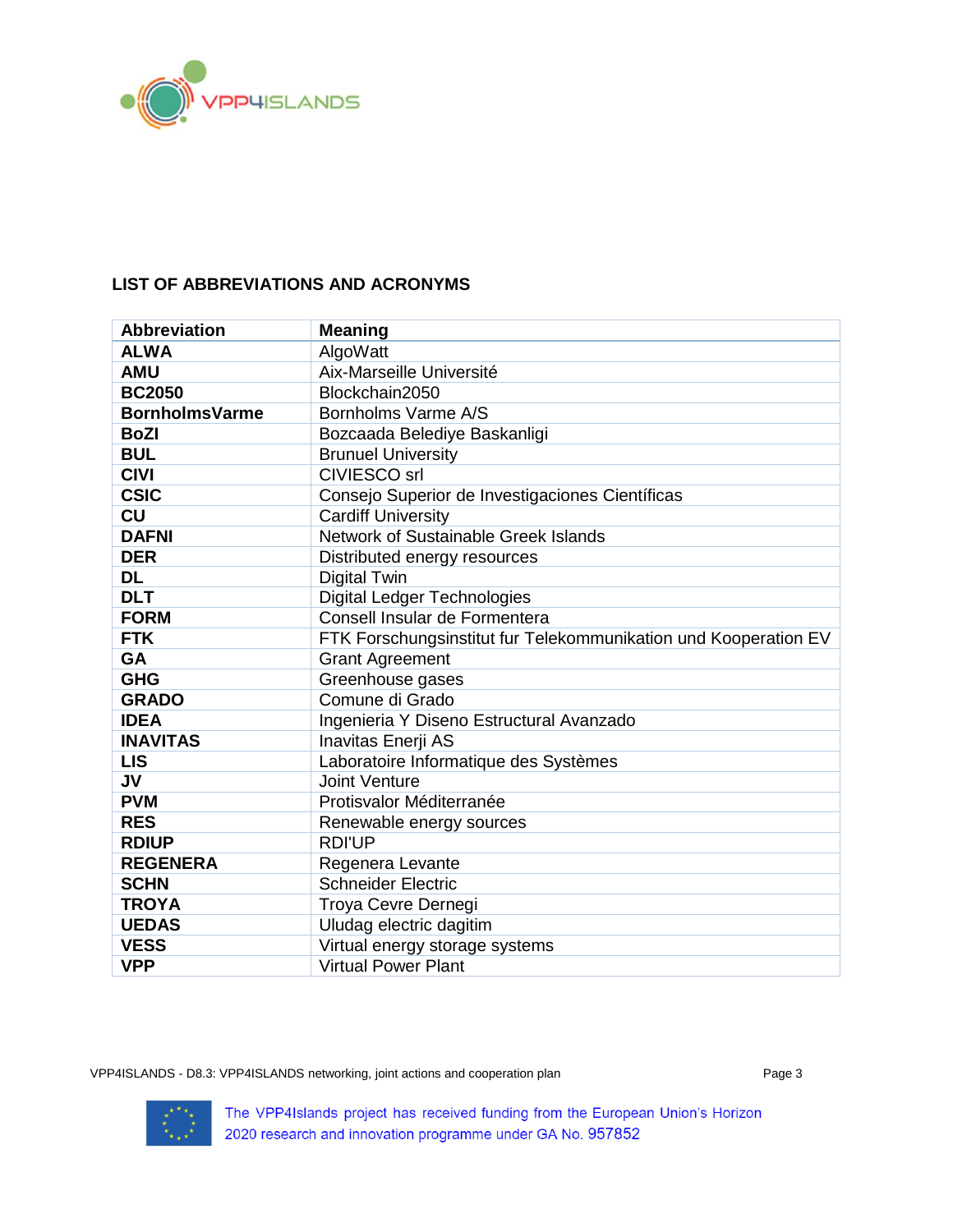

# <span id="page-3-0"></span>**1. INTRODUCTION TO VPP4ISLANDS PROJECT**

VPP4Islands is a collaborative project, granted in the framework of Horizon 2020 topic LC-SC3-ES-4-2020 "Decarbonising energy systems of geographical Islands". The project aims to facilitate the integration of renewable systems, accelerate the transition towards smart and green energy and help Islands to exploit energy efficiency potential and innovative storage approaches, foster the active participation of citizens and become self-sufficient in energy, while reducing costs, GHG emissions and reliance on heavy fuel oil to generate power, and creating new intelligent business, growth and local skilled jobs.

To reach these goals, VPP4Islands project proposes disruptive solutions based on digital twin concept, Virtual energy storage systems (VESS) and Distributed Ledger technology (DLT) to revolutionize the existing VPP and build smart energy communities. Based on aggregation and smart management of distributed energy resources (DERs), VPP4Islands increases the flexibility and profitability of energy systems while providing novel services. VPP4slands will also enhance the Demand Response Capability of consumers by understanding their behaviours and promoting self-consumption.

In order to validate and evaluate the proposed solutions, two use cases in real-life with diverse assets in two leading islands are planned. The control and optimization of different systems will be extended to consider not only electrical, but also multi-energy vectors. Moreover, the qualified VPP4Islands solutions will be replicated in 3 follower islands, in order to generate and initiate smart sustainable energy plans. Also, VPP4Islands will generate durable social and environmental values for the benefit of consumers/prosumers. Finally, VPP4Islands project consortium is composed of 2 large companies, 1 DSO, 6 SMEs, 3 universities, 2 RTOs, 3 islands municipalities, and 2 non-profits organisations.



VPP4ISLANDS - D8.3: VPP4ISLANDS networking, joint actions and cooperation plan Page 4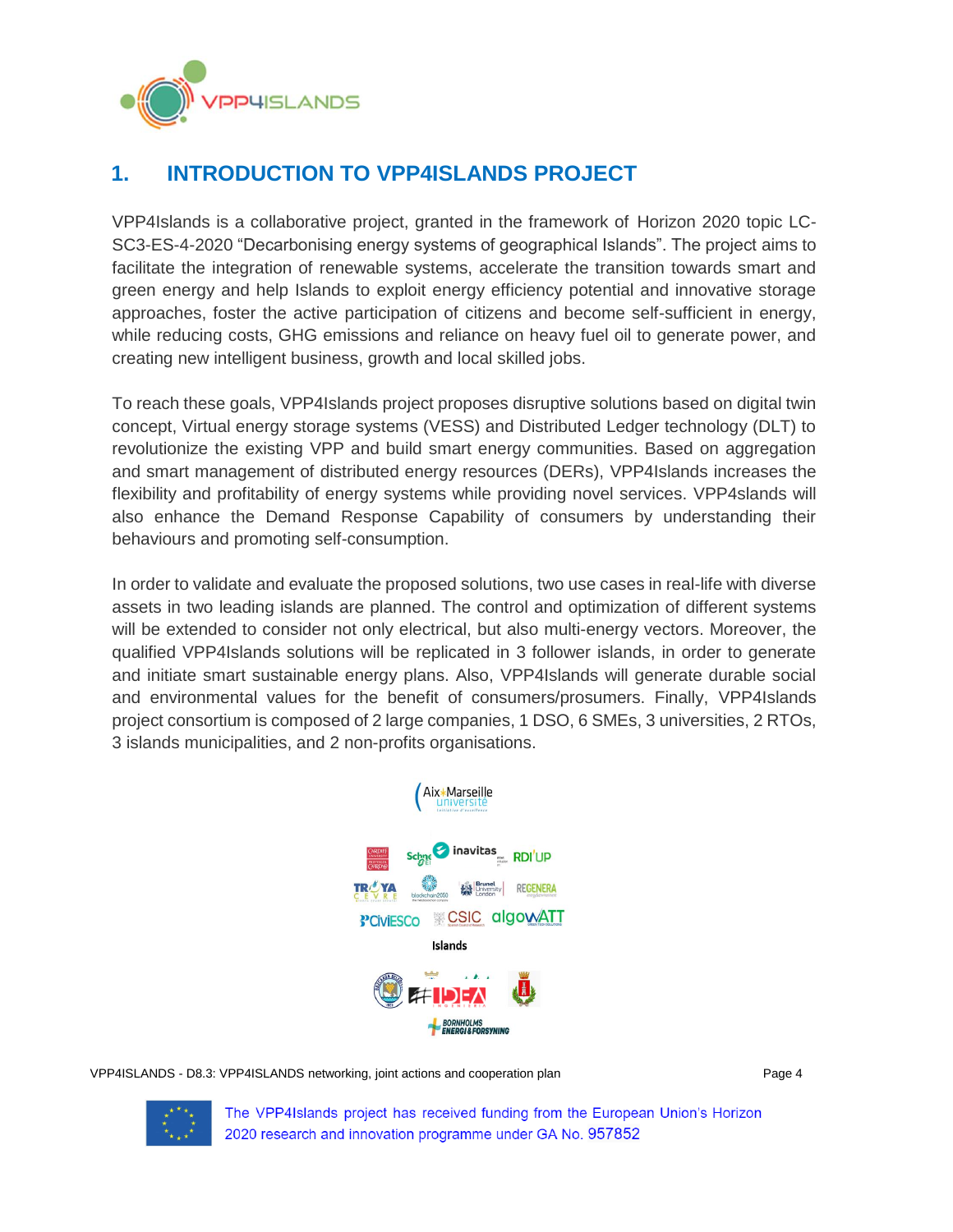

# <span id="page-4-0"></span>**2. SUMMARY OF OBJECTIVES AND PROPOSED ACTIVITIES OF D.8.3.**

The aim of Deliverable 8.3. is to create a framework for networking, joint actions and cooperation activities. These activities will also help the project to identify non-tech obstacles and learn about possible solutions to overcome these barriers.

The main **objectives of networking** are to be carried out by all partners:

- structuring the dialogue among the stakeholders, fostering open information and knowledge sharing,
- presenting and discussing research activities and their results, as well as identifying gaps and research and innovation needs,
- examining knowledge gained from exploration and production projects,
- identifying and assessing emerging technologies including their economic, environment and climate impacts,
- supporting knowledge sharing, avoiding duplication of efforts in public funded projects,
- identifying non-tech obstacles and propose solutions to overcome these barriers,
- sharing lesson learned, avoiding risks and pitfalls,
- building the capacity of European research area,
- increasing access to and sharing of research data and publications,
- engendering possibilities for collaboration in research and teaching,
- raising the public research organisation profile and get publicity,

The main objectives of the Joint Actions (JA) to be done by the VPP4Islands' consortium:

JA 1: coordinate efforts for policy recommendations to overcome barriers identified in WP2 such as the implementation of smart contracts, the integration into the grids and the ancillary services provision.

JA2: Carry out twining actions to use our SPT to define replication plans in other European Islands

JA3: Define common training programs with existing and similar projects to teach young researchers and increase the practices of operators.

JA4: Exchange and elaborate and enrich a knowledge base with meaningful and important information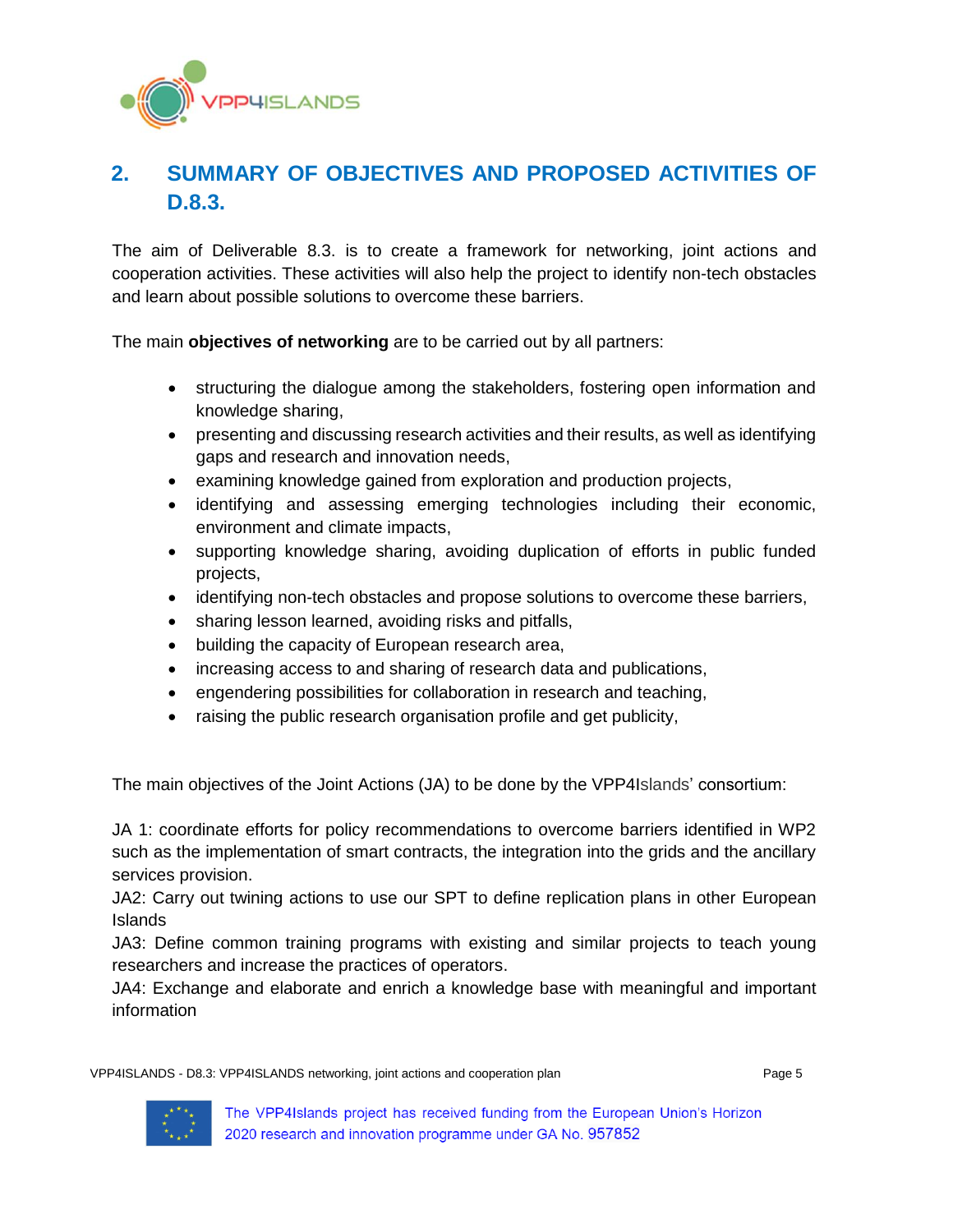

**The vision of T8.3** is to maximise the impacts and the dissemination of our activities and findings of WPs 3, 4, 5, 6 and 7, distribution and monitoring dedicated to islands. The new concept will promote RES use and revolutionize the existing small grids and Energy Communities (ECs) in islands. The proposed flexible VPP will not be considered as a conventional power plant constituted of small distributed energy sources but as a flexible green power plant that can store surplus energy and modify their behaviour and architecture to support unpredictable growth and change of energy demand, climate and market, delivering stability to the grid.

Concretely the task **8.3 aims to** share the knowledge gained with other projects and initiatives, provide feedback and recommendations for policy makers and explore commercialization opportunities. Therefore, innovative tools and concepts, best practical results and outcomes achieved by VPP4Islands project will be shared with the public and interested parties.

#### **Knowledge transfer, networking, joint actions and cooperation channels** specified as;

- Publishing
- Conferencing and contact making activities
- Personnel mobility
- Joint training programs
- Policy recommendations
- Identifying opportunities of replication of VPP4Islands outputs
- Commercialization activities
- Elaboration or enriching of a knowledge base with meaningful information or experiences

All these channels will be explored and detailed plans will be prepared and presented **at further stages.** 

In order to build networking, explore opportunities for joint actions and enrich cooperation, TROYA **initially** proposes the following **activities:**

- 1. Participation in main events and initiatives in Europe which are dedicated to renewable and efficient energy use with an aim to promote VPP4Islands project to establish contacts, share the knowledge and gain information about new developments in this field.
- 2. Conferences and similar events will be followed to inform the project partners with an aim to gather new developments in this field, share knowledge, promote VPP4Islands and establish contacts.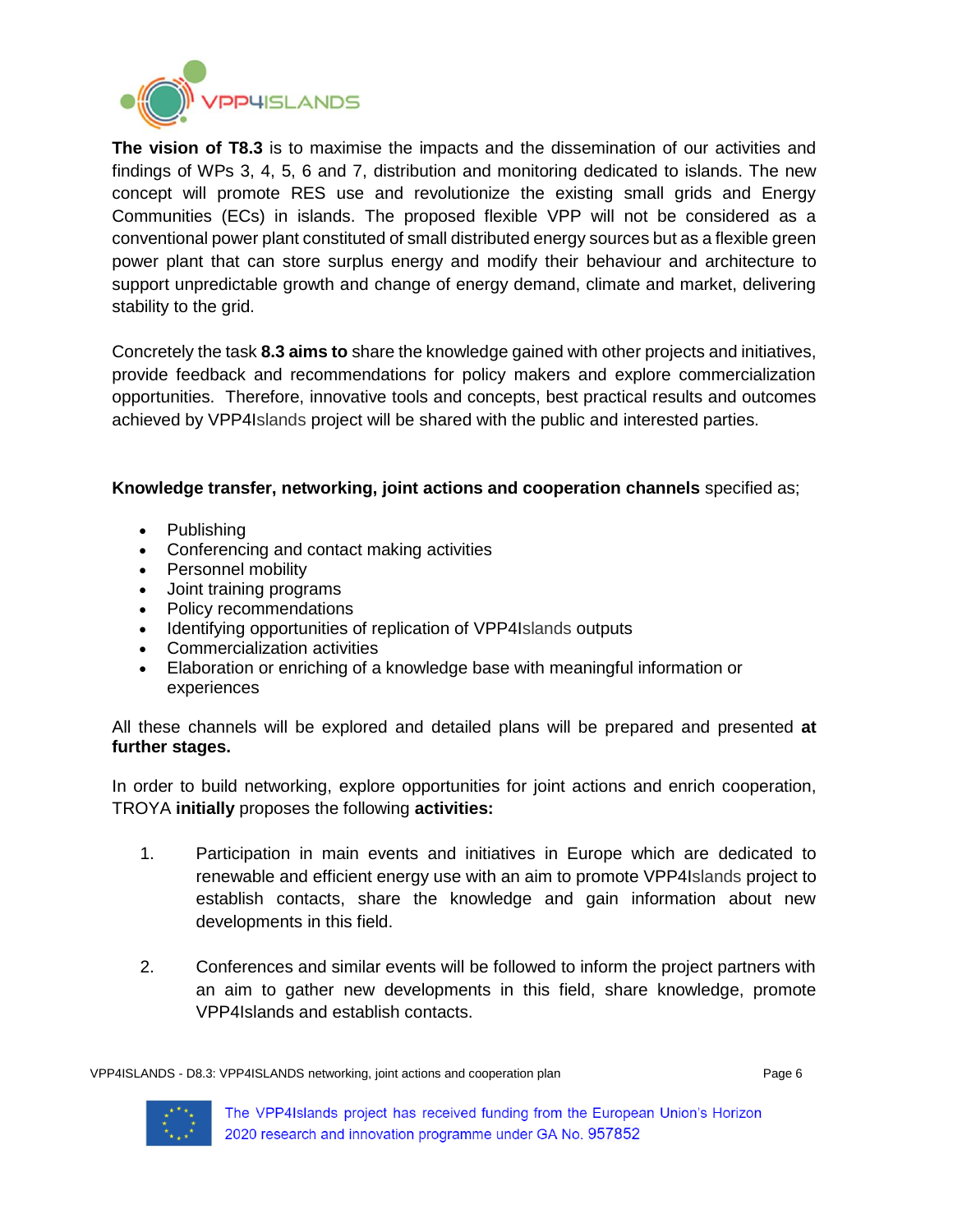

- 3. Networking activities will be conducted with the similar islands with an aim to exchange information and learn from their experience.
- 4. Networking activities will be carried out with similar projects to exchange information, identifying possible non-tech obstacles and find out the solutions to overcome these barriers, avoid risks and pitfall, promote VPP4Islands project and to establish contacts,

**To ensure a successful networking, dissemination and joint actions, TROYA, closely with all partners will assess the main obstacles and will suggest solutions to mitigate these barriers:**

- **Confidentiality, foreground IPRs and data protection**
- **How to ensure a fair joint of exploitation of actions while respecting competitions**
- **How to ensure a financing for the different activities especially the feasibility of replication of our solutions**

#### **Tools to be used:**

An *internal newsletter for networking, joint actions and cooperation activities* will be prepared in regular intervals with an aim to:

- Distribute information about **upcoming conferences**, contact making events and similar events.
- Distribute information about networking / joint actions activities carried out.
- Each newsletter will also provide short information about similar islands, working on energy efficiency or renewable energy.

A *feedback form* will be prepared by TROYA and completed by the partners regarding the participated events.

- The partners will be encouraged to participate relevant conferences, contact making events and carry out other similar activities in their area.
- The partners will use this form to provide brief information about the vent, activities held and contacts made.
- This feedback form will also be used to prepare the section in newsletter about activities carried out and as a report in further deliverables.

A **suggestion form** will be prepared and distributed to the partners with the aim to :

• Receive their suggestions about future networking, joint actions and cooperation activities.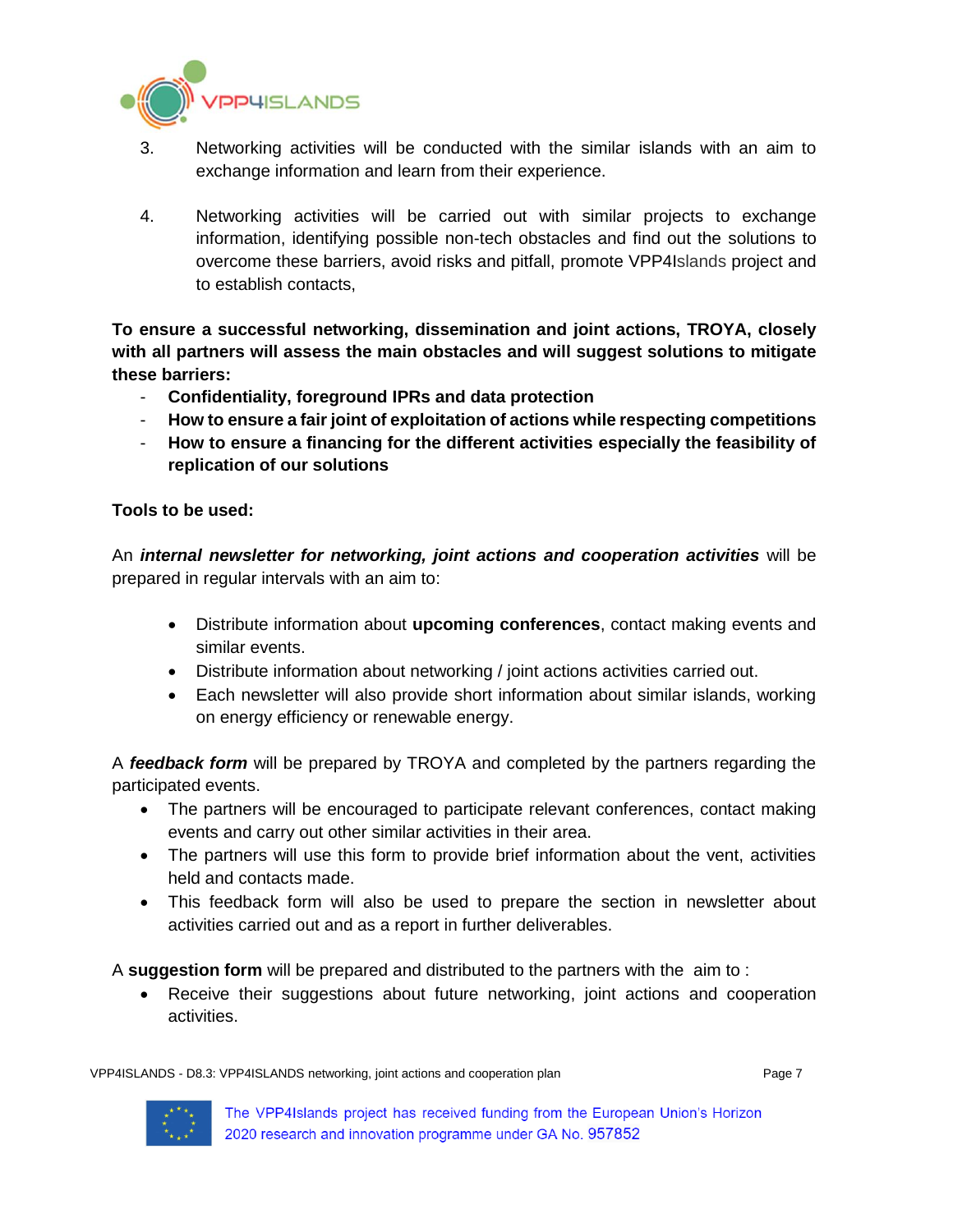

- Explore the opportunities for publishing, joint training programs, policy recommendations, identifying opportunities of replication of VPP4Islands outputs, commercialization activities and elaboration of a knowledge base.
- Learn about the non-tech obstacles partners faced in their other projects and the possible solutions to overcome these barriers.

#### **Communication pack**

- *Task 8.2 Communication and training (virtual training and Workshops) activities* proposes to develop a communication pack which will include flyers, technical documentation, documented case studies, and presentation and exhibition materials. Branding and training materials will be developed to engage with customers/users. Activities for this task will comprise, but not be limited to, the creation of marketing material for the project. This task will be led by RDIUP.
- These materials will be used during the promotion, dissemination, conferencing, networking activities by TROYA and other project partners.

This deliverable will be **updated** at least at M12, M24, M36 and M42 by TROYA based on the activities and actions carried out during the project.

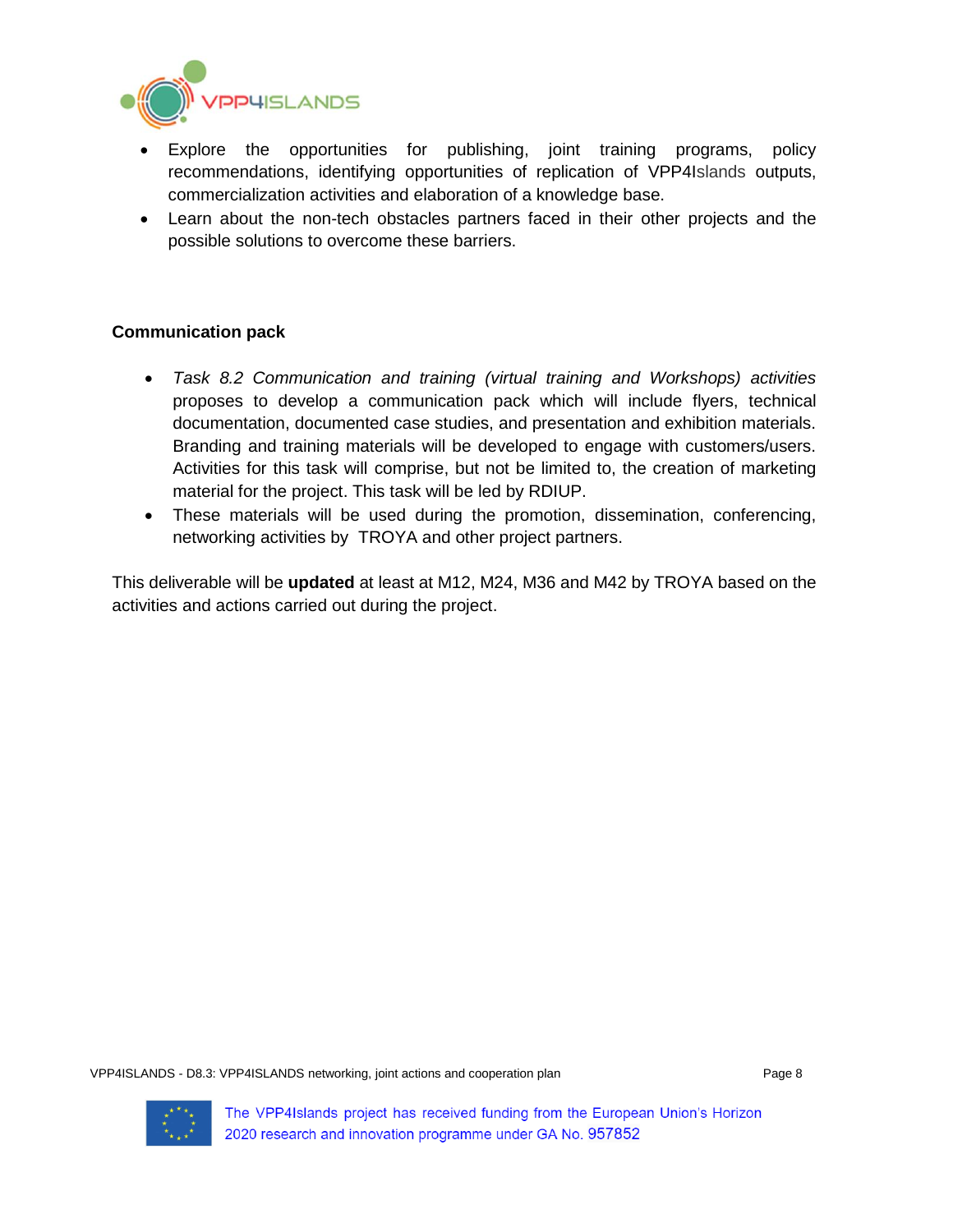

# <span id="page-8-0"></span>**3. PARTICIPATION IN MAIN EVENTS AND INITIATIVES OF RENEWABLE ENERGY SECTOR**

There are several important initiatives and events in Europe which are dedicated to renewable and efficient energy use. TROYA proposed to participate in these events and the initiatives with an aim to establish contacts, share the knowledge and gain information about new developments. These are also well-established platforms to promote VPP4Islands project, distribute information, receive feedbacks and discuss cooperation opportunities and possible joint actions.

## <span id="page-8-1"></span>**3.1. BRIDGE INITIATIVE**

VPP4Islands has been selected to join the BRIDGE initiative. It will officially be presented during the General Assembly taking place on 2<sup>nd</sup>, 3<sup>rd</sup> and 4<sup>th</sup> March 2021. Some members of the consortium will take part in the three active Working Groups inside BRIDGE: Data Management, Regulation and Customer Engagement

## <span id="page-8-2"></span>**3.2. RESCOOP.EU**

Rescoop.eu is a federation of renewable energy cooperatives across Europe, established by a project funded by the European Commission between 2012-2014. It is the umbrella association of the cooperatives and enterprises producing community-based energy. In 2013, 7 energy cooperatives from 6 European countries came together and today the federation brings together more than 1500 renewable energy cooperatives and initiatives. REScoop.eu plays an important stakeholder role in the development of the Clean Energy for All Europeans Package by the European Commission with provisions for citizens and energy communities. Apart from EU advocacy and representation services, REScoop.eu fosters the growth and further professionalization of energy cooperatives across Europe and provides networking opportunities. Furthermore, REScoop.eu facilitates international collaboration between energy cooperatives and developed a wide range of services on financing cooperatives and on electric car sharing.

The federation's only member from Turkey is Troya Renewable Energy Cooperative. TROYA will attend the annual general assembly of Rescoop.eu which is expected to take place in April 2021 and use this opportunity to: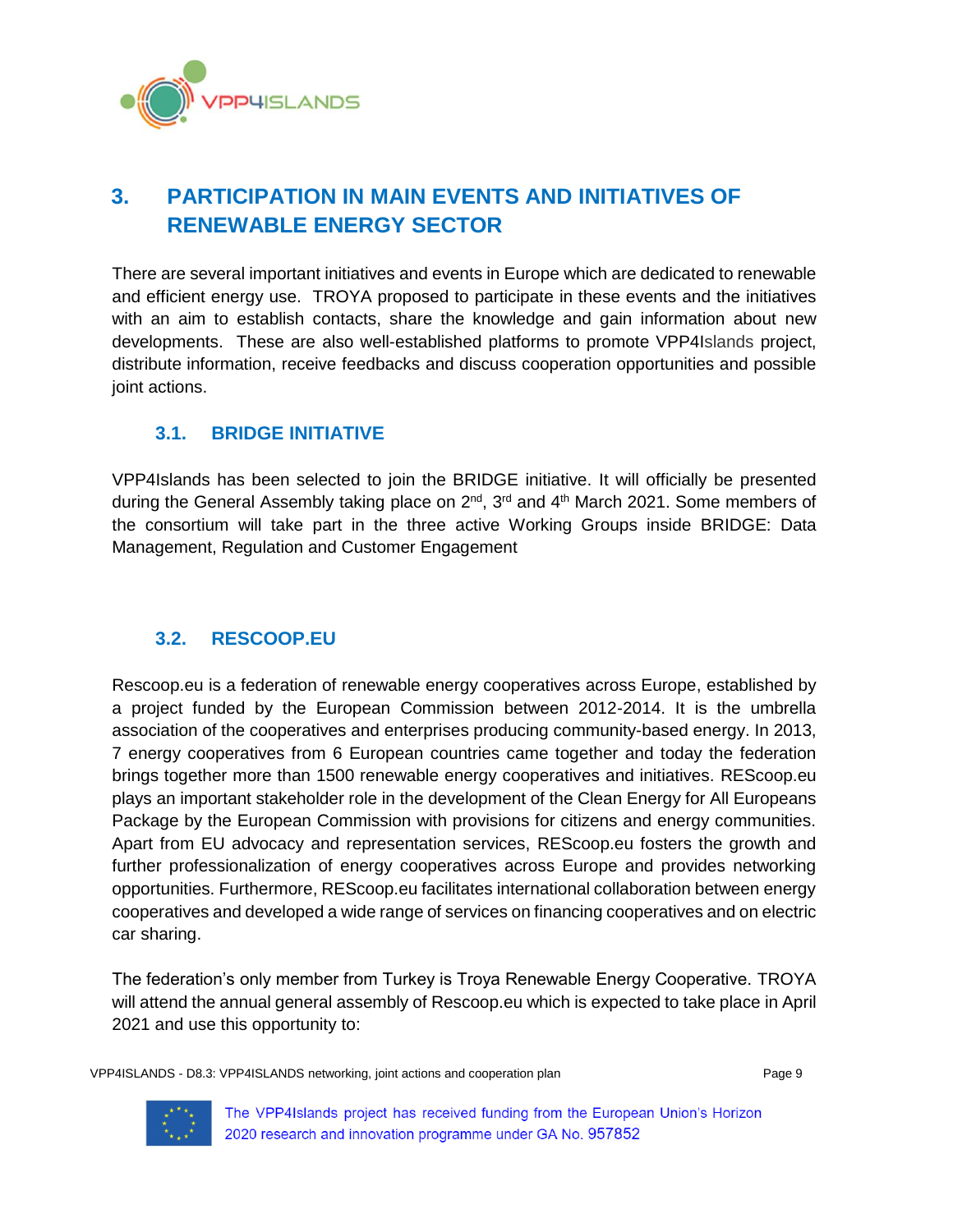

- establish contacts with other organizations in the same field;
- promote the VPP4Islands results and impacts;
- share and disseminate information;
- make policy recommendations when possible and necessary.

These activities will be reported in an updated deliverable D8.3.

### **3.3. EU SUSTAINABLE ENERGY WEEK (EUSEW) CONFERENCE**

<span id="page-9-0"></span>EU Sustainable Energy Week (EUSEW) is organised by the European Commission and it is the biggest annual event dedicated to renewables and efficient energy use in Europe.

In 2020, The EU Sustainable Energy Week (EUSEW) took place in June under the theme: 'Beyond the crisis: clean energy for green recovery and growth'. Organised throughout Europe by public and private organisations, these digital events were the perfect opportunity to engage their local communities and other green changemakers throughout Europe. Further information can be obtained at: <https://eusew.eu/>

For 2021, the dates and the theme have not been announced yet. However, TROYA will follow the announcements of the event, distribute the information to the partners, and complete necessary steps to participate and submit a presentation at the 2021 event (or further dates).

### <span id="page-9-1"></span>**3.4. INTERSOLAR FAIR & CONFERENCE**

Intersolar Europe is the world's leading exhibition for the solar industry. Furthermore, it organizes a conference in renewable energy or energy efficiency issues. It is a great opportunity to establish links with other energy initiatives, cooperatives, representatives of similar projects to exchange knowledge, promote VPP4Islands project and to learn from others' experience.

The exhibition will take place on June 09–11, 2021 (or further date) at Messe München and the conference will take place on June 08–09, 2021 at ICM München. The conference program includes several subjects close related to VPP4Islands projects.

TROYA will attend the Intersolar fair and conference with an aim to :

- follow up the recent developments in the renewable energy sector
- distribute information received from the fair amongst the project partners
- promote VPP4Islands

VPP4ISLANDS - D8.3: VPP4ISLANDS networking, joint actions and cooperation plan Page 10

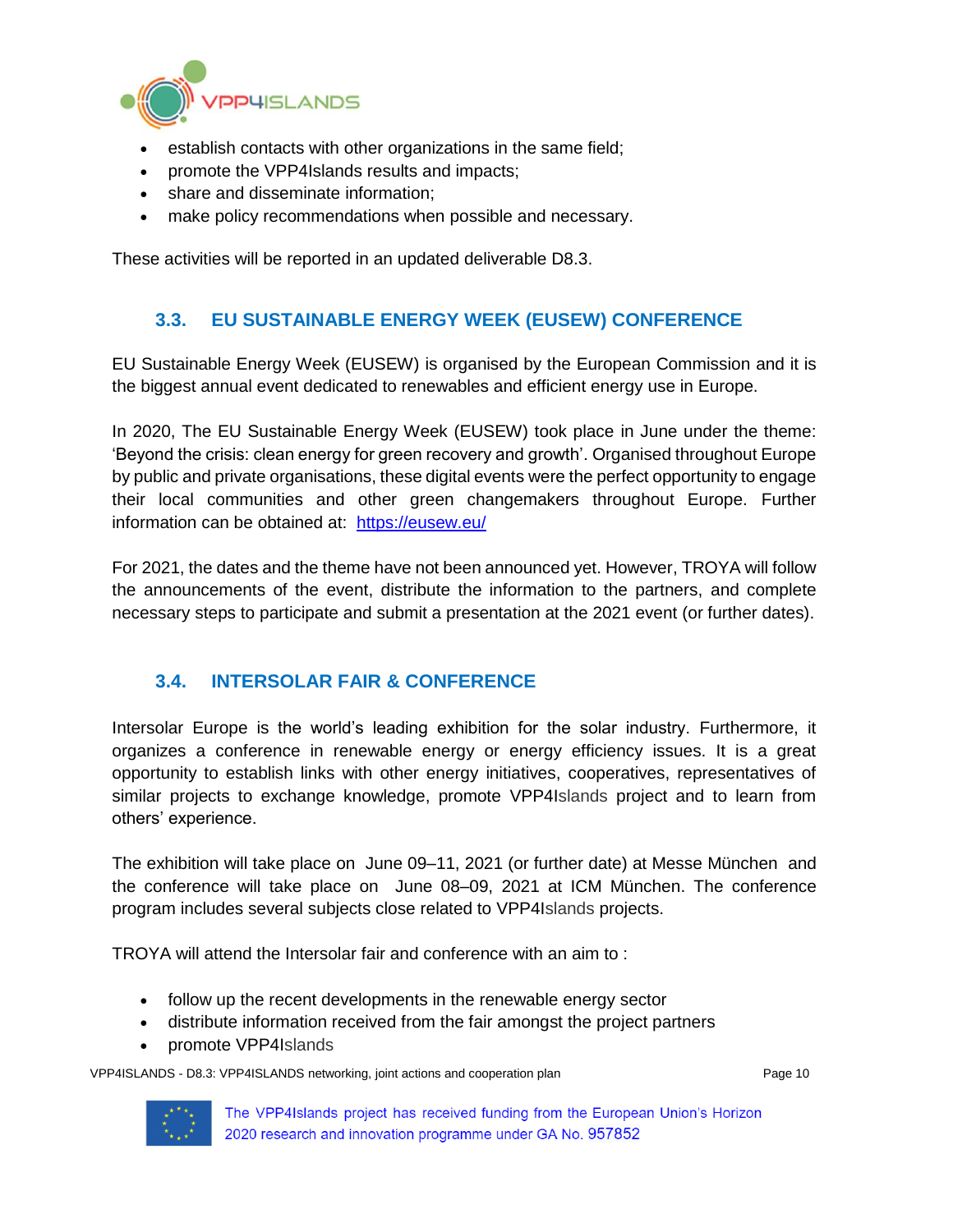

• establish contacts with the representatives of other organisations in this sector

# <span id="page-10-0"></span>**4. MONITORING CONFERENCES AND DISTRIBUTING INFORMATION**

There are several conferences that will take place in Europe related to subjects of VPP4Islands project which can be a platform for gaining information about new developments and promoting VPP4Islands.

#### **Planned activities;**

- TROYA will follow the announcements about the conferences and distribute information to the project partners by tool of *internal newsletter* published at regular intervals.
- The projects partners will be encouraged to attend conferences, contact making events and similar activities in their area to carry out networking activities.
- Follow up **feedback forms**, use the information provided in deliverables and newsletters.
- **Communication pack** will be used for promoting during proposed activities.

A detailed plan including attendance to the conferences and events o will be provided at **further stages**.

#### **Expected impacts**

- gain information about new developments in this field
- share the knowledge
- promote VPP4Islands project
- establish contacts in this sector
- explore commercial opportunities

#### **Relations to the project and joint actions**

- The conferences listed in the below table are related to the VPP4Islands project subjects. They may present up-do-date knowledge, new developments in this field.
- They can also be useful platforms to create contacts, promote VPP4Islands, explore cooperation opportunities, build commercial relationships.

VPP4ISLANDS - D8.3: VPP4ISLANDS networking, joint actions and cooperation plan Page 11 Page 11

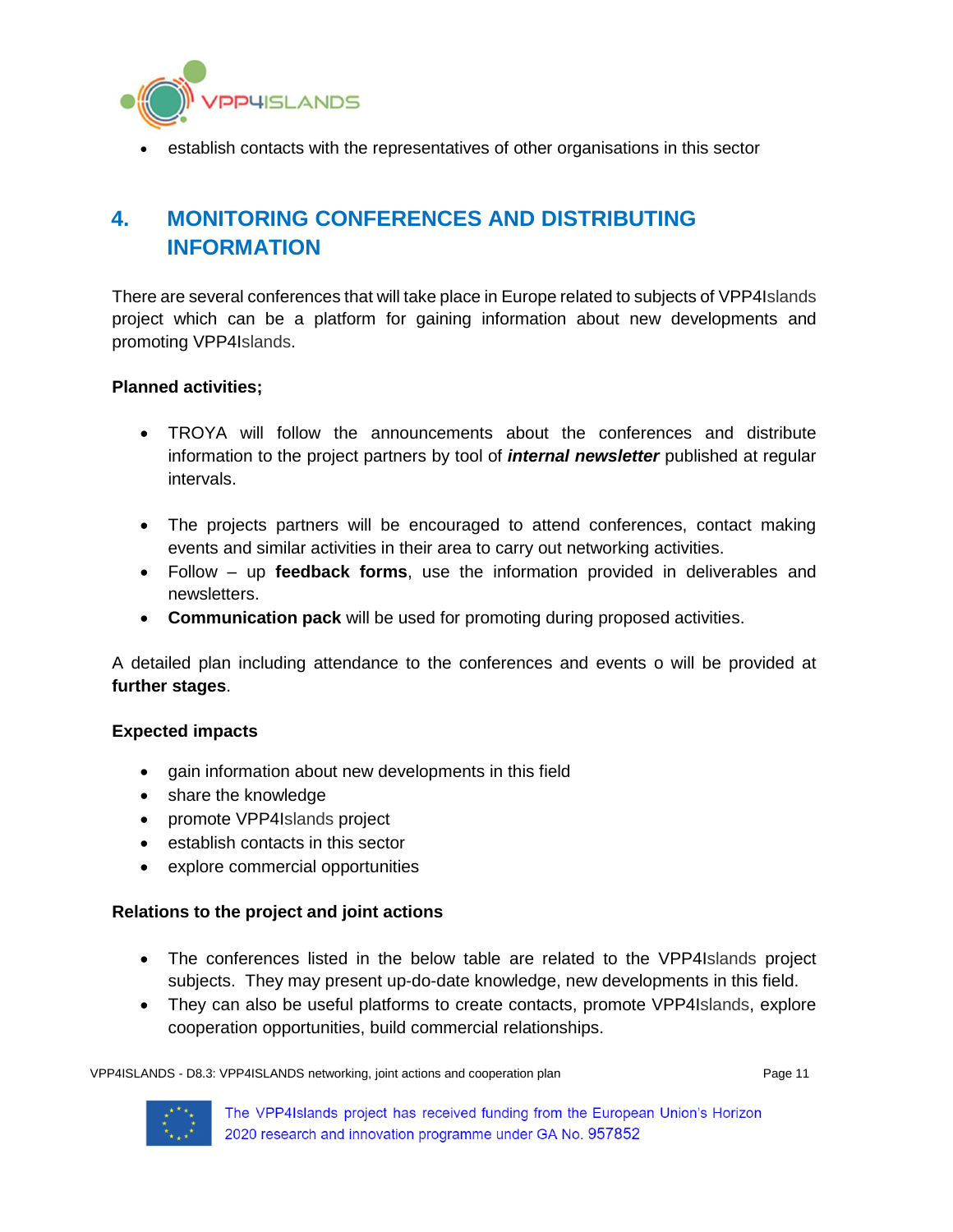

**List of the conferences** can be seen at the below table. It will be updated regularly and shared with the project partners.

| Conference                                                             | Link to VPP4Ilands and JAs                                                           |
|------------------------------------------------------------------------|--------------------------------------------------------------------------------------|
| 4th International Conference on Smart Energy Systems and               | The SEST conference aims at providing an                                             |
| Technologies (SEST),                                                   | opportunity to discuss various engineering                                           |
| 6-8 September 2021,                                                    | challenges of smart energy system design and                                         |
| Vaasa, Finland                                                         | operation by focusing on advanced methods                                            |
| https://sites.univaasa.fi/sest2021/                                    | and<br>practices for designing<br>different                                          |
|                                                                        | components and their integration within the                                          |
|                                                                        | grid.                                                                                |
| 56th International Universities Power Engineering Conference           | Subject areas covered by UPEC include                                                |
| (UPEC)                                                                 | Power Systems Operations and Control;                                                |
| 31 Aug-03 Sep 2021                                                     | Distributed Generations; Renewable Energy                                            |
| Teesside University, United Kingdom                                    | Systems; Power Systems Simulation and                                                |
| http://upec2021.tees.ac.uk/                                            | Analysis;<br>Smart Grids;<br>Integration<br>of                                       |
|                                                                        | Renewable<br>Sources:<br>Power<br>Quality;                                           |
|                                                                        | <b>Electricity Markets;</b>                                                          |
| 2021 IEEE PES GTD International Conference and Exposition              | The GTD focuses on the technical challenges                                          |
| (GTD)                                                                  | of the future grid which need to be solved                                           |
| 14-17 Sep 2021                                                         | with the technological developments in the                                           |
| Istanbul, Turkey                                                       | field of power and energy.                                                           |
| http://ieee-gtd.org/                                                   |                                                                                      |
| 2021 IEEE International Conference on Communications,                  | The conference is cross disciplinary and aims                                        |
| Control, and Computing Technologies for Smart Grids<br>(SmartGridComm) | to better understand and address emerging<br>control, communication and power/energy |
| 18-21 Oct 2021                                                         | management challenges in electrical grids.                                           |
| Aachen, Germany                                                        |                                                                                      |
|                                                                        |                                                                                      |
| 2021 IEEE 11th International Workshop on Applied                       | The workshop deals with all the aspects                                              |
| Measurements for Power Systems (AMPS)                                  | related to measurement applications in current                                       |
| 29 Sep-01 Oct 2021                                                     | power systems and in future Smart Grids                                              |
| Cagliari, Italy                                                        |                                                                                      |
| http://amps2020.ieee-ims.org/                                          |                                                                                      |
| 2021 IEEE PES Innovative Smart Grid Technologies Europe                | Some of the relevant topics are: Smart grid                                          |
| (ISGT Europe)                                                          | planning, design, and operation; Demand                                              |
| 18-21 Oct 2021                                                         | response and real-time pricing;                                                      |
| Espoo, Finland                                                         |                                                                                      |
| http://ieee-isgt-europe.org/                                           |                                                                                      |
| 2021 IEEE/ACM 4th International Workshop on Emerging                   | This workshop aims to stimulate the interest                                         |
| Trends in Software Engineering for Blockchain (WETSEB)                 | for blockchain-oriented software engineering,                                        |
| 31 May 2021                                                            | and at investigating the need for novel                                              |
| Madrid, Spain                                                          | specialized software engineering practices for                                       |
| http://www.agile-group.org/wetseb2021/                                 | the Blockchain software ecosystem.                                                   |
| 2021 5th International Conference on Smart Grid and Smart              | The ICSGSC 2021 program focuses in smart                                             |
| Cities (ICSGSC)                                                        | integration of conventional power generation,                                        |
| 18-20 Jun 2021                                                         | renewable generation, distributed generation,                                        |
| Tokyo, Japan                                                           | energy storage, transmission, distribution and                                       |
| http://www.csgsc.net/                                                  | demand management.                                                                   |

VPP4ISLANDS - D8.3: VPP4ISLANDS networking, joint actions and cooperation plan Page 12

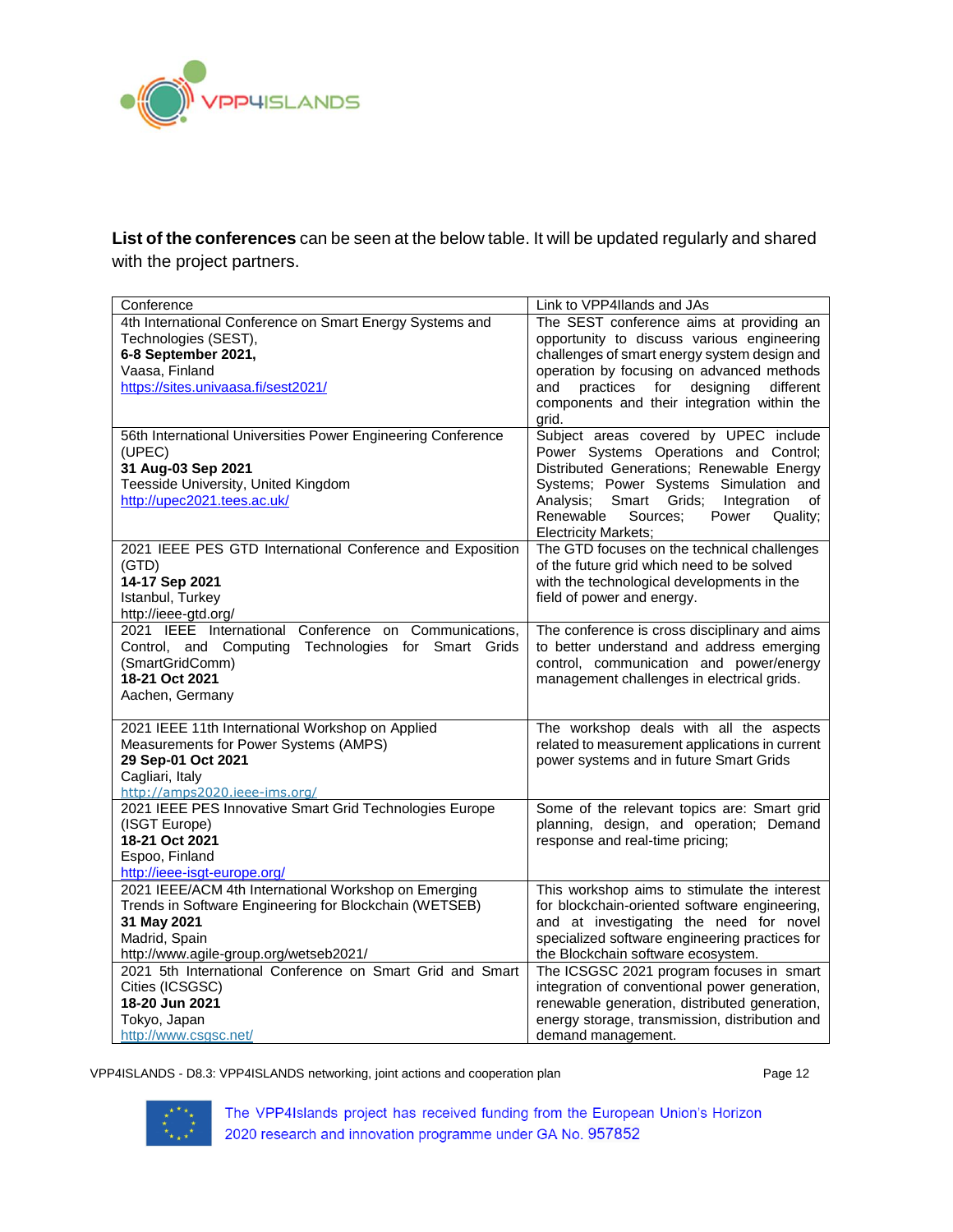**PHISLANDS** 

# <span id="page-12-0"></span>**5. NETWORKING ACTIVITIES WITH SIMILAR ISLANDS**

The islands with similar projects or activities will be contacted to exchange information and experience, identify non-tech obstacles and learn about possible solutions to overcome these barriers. TROYA will conduct a web search and identify several islands for this purpose. It is planned to do the following activities:

- Contact the island representatives to gain more information about their activities and exchange knowledge
- Networking visits might be planned, all subject to the limitations due to pandemic.
- Explore cooperation opportunities for joint actions
- Learn from their experience
- Send communication pack to promote VPP4Islands project

The main results and lessons learnt will be summarized in the following **updates of D8.3.**

**List of the islands** with similar experience or projects are listed below with the links for further reading:

| Projects                          | <b>Relation to VPP4Islands</b>                                                                                                                                                                                                                                                                                                                                                                                                                                   |
|-----------------------------------|------------------------------------------------------------------------------------------------------------------------------------------------------------------------------------------------------------------------------------------------------------------------------------------------------------------------------------------------------------------------------------------------------------------------------------------------------------------|
| Ameland The<br><b>Netherlands</b> | In 2015, Ameland installed the biggest solar park in the Netherlands at the time. The<br>23,000 solar panels, which are connected to the island's electricity grid, cover a ten-<br>hectare piece of land and produce enough energy to cover the needs of 1,500<br>households per year.<br>https://euislands.eu/sites/default/files/eu_islands_good_practice_IA.pdf                                                                                              |
| Aran Islands,<br>Ireland          | In 2018, an Energy Master plan was developed for the islands Arainn and Inis Meáin.<br>provided technical input for the creation of the Transition Agenda.<br>https://euislands.eu/sites/default/files/2019-<br>11/ARAN FinalTransitionAgenda 20191118.pdf                                                                                                                                                                                                       |
|                                   | The Aran Islands were selected as a pilot island by the EU Islands Secretariat in 2019<br>to develop an island-wide transition agenda which involves all relevant stakeholders on<br>the island. The local transition team is aware that to reach the islands' transition goals,<br>the active contribution and consideration of the needs of all island stakeholders will<br>bekey.<br>https://euislands.eu/sites/default/files/eu_islands_good_practice_IA.pdf |
|                                   |                                                                                                                                                                                                                                                                                                                                                                                                                                                                  |
| Azores,<br>Portugal               | Sustainable development has always been a primarygoal in the Azores, and the 2030<br>Azorean Energy Strategy will take into consideration the differing needs of the nine<br>islands, energy efficiency in buildings, transport and industry, transport electrification,<br>development of integrated plan for energy<br>saving; solar parks for electricity production.                                                                                         |

VPP4ISLANDS - D8.3: VPP4ISLANDS networking, joint actions and cooperation plan Page 13

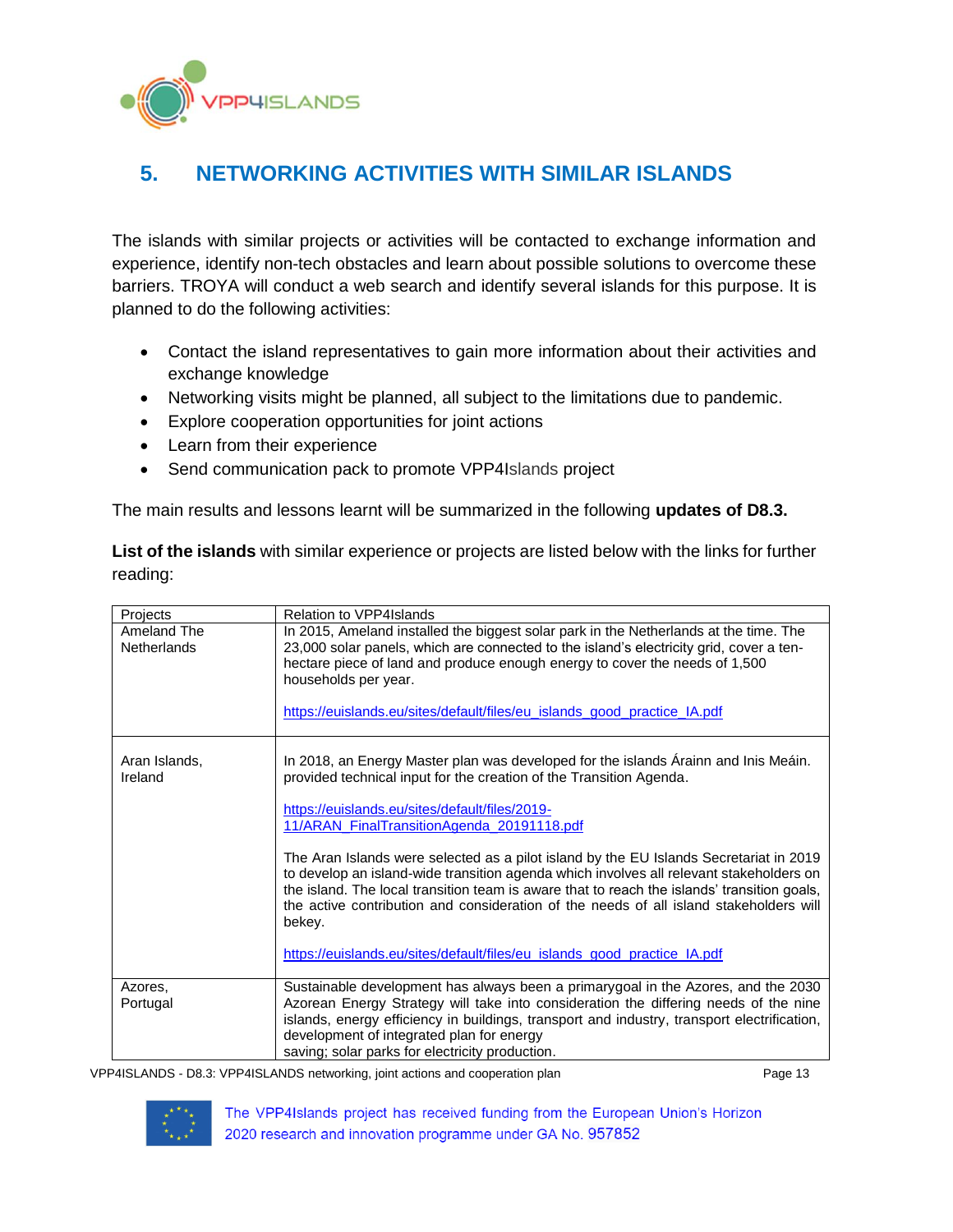

|                             | https://euislands.eu/sites/default/files/eu_islands_good_practice_IA.pdf                                                                                                                                                                                                                                                                                                                                                                                                                                                                              |
|-----------------------------|-------------------------------------------------------------------------------------------------------------------------------------------------------------------------------------------------------------------------------------------------------------------------------------------------------------------------------------------------------------------------------------------------------------------------------------------------------------------------------------------------------------------------------------------------------|
| Culatra Island,<br>Portugal | The Clean Energy Transition Agenda was developed jointly by University of Algarve<br>and by the Residents Association of Culatra Island with the support from the<br>Coordination and Development Commission for the Algarve Region, and<br>the Municipality of Faro<br>https://euislands.eu/sites/default/files/2019-                                                                                                                                                                                                                                |
|                             | 11/CULATRA_FinalTransitionAgenda_20191118.pdf                                                                                                                                                                                                                                                                                                                                                                                                                                                                                                         |
| Gigha UK                    | Gigha is progressing towards a greener, more sustainable future with an interest in<br>energy autonomy. The Trust fund is planning to replace the existing wind turbines in<br>the next 10 years, and to replace the kerosene and natural gas used in households<br>and the commercial sector with locally produced biomethanol (from livestock farms,<br>dairy farms and food waste).<br>https://euislands.eu/sites/default/files/eu_islands_good_practice_IA.pdf                                                                                    |
| <b>Gotland Sweden</b>       | Gotland was chosen by the Swedish government as pilot region for Sweden's future<br>energy system. The transition will require new technical solutions and business<br>models as well as regulatory measures allowing implementation of the technical<br>developments.                                                                                                                                                                                                                                                                                |
|                             | https://euislands.eu/sites/default/files/eu_islands_good_practice_IA.pdf                                                                                                                                                                                                                                                                                                                                                                                                                                                                              |
| <b>Krk Croatia</b>          | In 2018, the local authorities on Krk adopted the updated version of their "Zero<br>Emission Development Strategy", pushing for the integrated and sustainable<br>development of the island that goes far beyond in the context of energy. It introduces a<br>long-term socio-economic development plan for the island, with special focus on<br>energy savings through increasing energy efficiency and the share of renewable<br>energy sources (wind, sun and biogas).<br>https://euislands.eu/sites/default/files/eu_islands_good_practice_IA.pdf |
| La Palma<br>Canary Islands  | La Palma is a 100% renewable island thanks to a combination of clean technologies,<br>energy storage and auto-consumption. Energy efficiency, demand reduction and<br>sustainable mobility are the core of the energy transition                                                                                                                                                                                                                                                                                                                      |
|                             | https://euislands.eu/sites/default/files/2019-11/LaPalma_20191112_2.pdf                                                                                                                                                                                                                                                                                                                                                                                                                                                                               |
| Menorca Spain               | The island plans to increase its share of renewable generation for electrical<br>consumption to 85% by 2030, reduce fossil fuel consumption by 50% for transport,<br>and by 30% for services, industrial and residential buildings.<br>https://euislands.eu/sites/default/files/eu_islands_good_practice_IA.pdf                                                                                                                                                                                                                                       |
| Pantelleria Italy           | The local electricity producer and DSO SMEDE Pantelleria started an ambitious plan<br>to renew the electricity grid and has begun installing a large PV plant,<br>which will reach an overall capacity of approx. 2MW<br>upon completion.<br>https://euislands.eu/sites/default/files/eu_islands_good_practice_IA.pdf                                                                                                                                                                                                                                 |
| Samsø Island,<br>Denmark    | Energy positive: how Denmark's Samsø island switched to zero carbon                                                                                                                                                                                                                                                                                                                                                                                                                                                                                   |

┑

VPP4ISLANDS - D8.3: VPP4ISLANDS networking, joint actions and cooperation plan Page 14

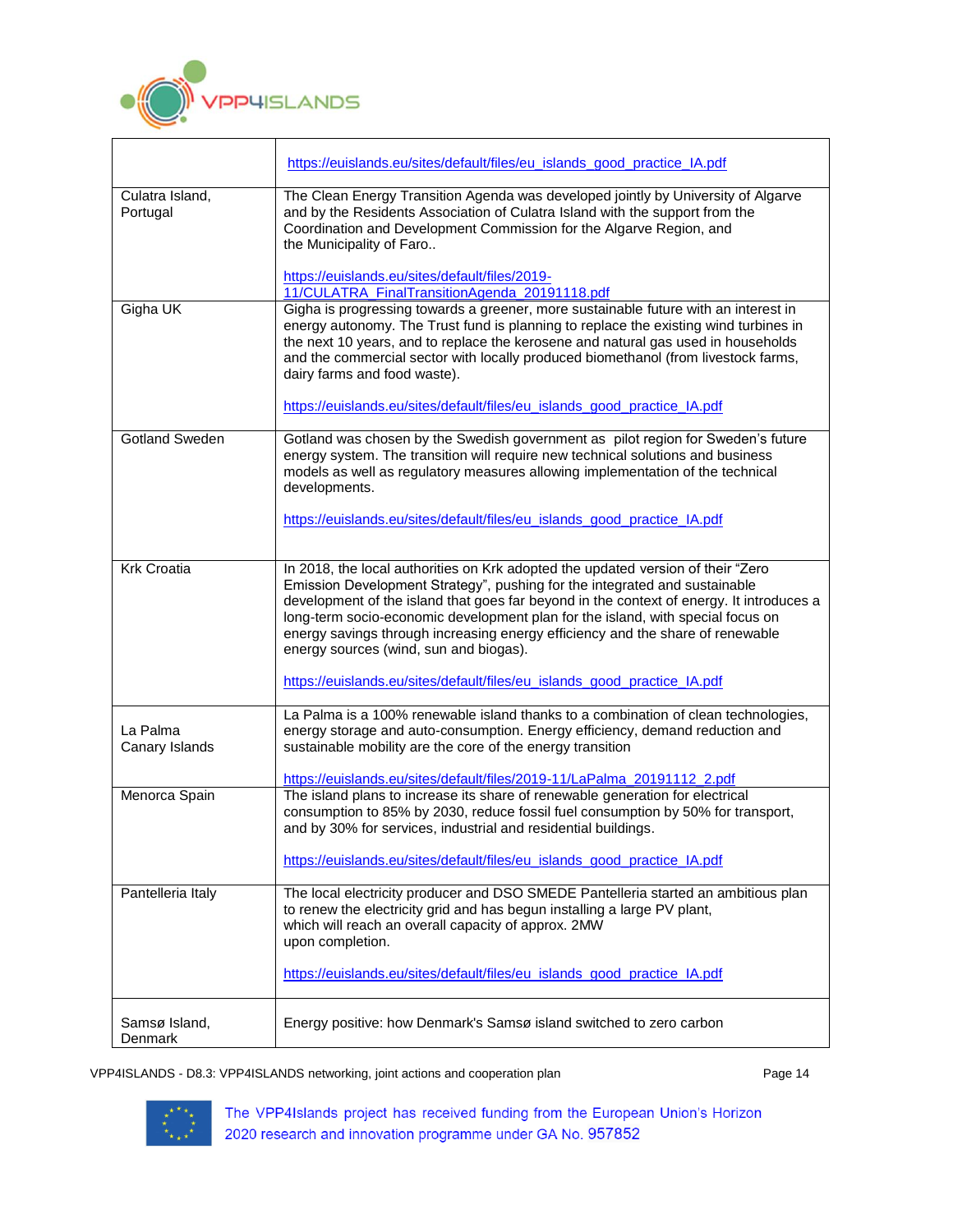

|                          | The small island's energy makeover took less than a decade and was spurred on by<br>local commitment, providing a template for how regional Australia could transition to<br>renewables                                                                 |
|--------------------------|---------------------------------------------------------------------------------------------------------------------------------------------------------------------------------------------------------------------------------------------------------|
|                          | https://www.theguardian.com/sustainable-business/2017/feb/24/energy-positive-how-                                                                                                                                                                       |
|                          | denmarks-sams-island-switched-to-zero-carbon                                                                                                                                                                                                            |
|                          |                                                                                                                                                                                                                                                         |
|                          | What started with a dream in 1997 had already become a reality by 2007 - but the<br>local community wanted to push the envelope even further. Samsø's vision is to<br>be fully independent of fossil fuels by 2030.                                     |
|                          | https://euislands.eu/sites/default/files/eu islands good practice IA.pdf                                                                                                                                                                                |
| Scottish Islands         | The off-grid Scottish Islands consist of six islands; two to the north of Scotland: Fair<br>Isle and Foula; and four to the west of Scotland: Canna, Rum, Eigg, and Muck. These<br>islands are developing a joint clean energy transition agenda (CETA) |
|                          | https://euislands.eu/sites/default/files/EUIslands_ScottishIslands_EnergyBaseline%20(<br><u>1).pdf</u>                                                                                                                                                  |
| Sifnos Island.<br>Greece | Transition Agenda for Sifnos describes the current context in the island. It illustrates<br>the strategies developed by the transition team to accelerate the energy transition.                                                                        |
|                          | https://euislands.eu/sites/default/files/2019-<br>11/SIFNOS FinalTransitionAgenda 20191118.pdf                                                                                                                                                          |
| <b>Tilos Greece</b>      | The largest share of the island's electricity supply is covered by local renewables<br>through the first-ever, fully-licensed battery-based hybrid<br>power station in Greece.                                                                          |
|                          | https://euislands.eu/sites/default/files/eu islands good practice IA.pdf                                                                                                                                                                                |

# <span id="page-14-0"></span>**6. NETWORKING ACTIVITIES WITH SIMILAR PROJECTS AND NETWORKS**

The networking activities with similar projects will be carried out with an aim to exchange information and experience, **identify non-tech obstacles** and learn about possible **solutions to** overcome these barriers. VPP4Islands will exploit the relevant networks of involved partners to facilitate and reach out

## <span id="page-14-1"></span>**6.1. OTHER RELEVANT PROJECTS OF VPP4ISLANDS PARTNERS**

The VPP4Islands consortium already benefits of participation of some partners in other ongoing EU funded projects. In fact, they are precious for identification of obstacles, keys to success and drivers. The project partners will:

VPP4ISLANDS - D8.3: VPP4ISLANDS networking, joint actions and cooperation plan Page 15

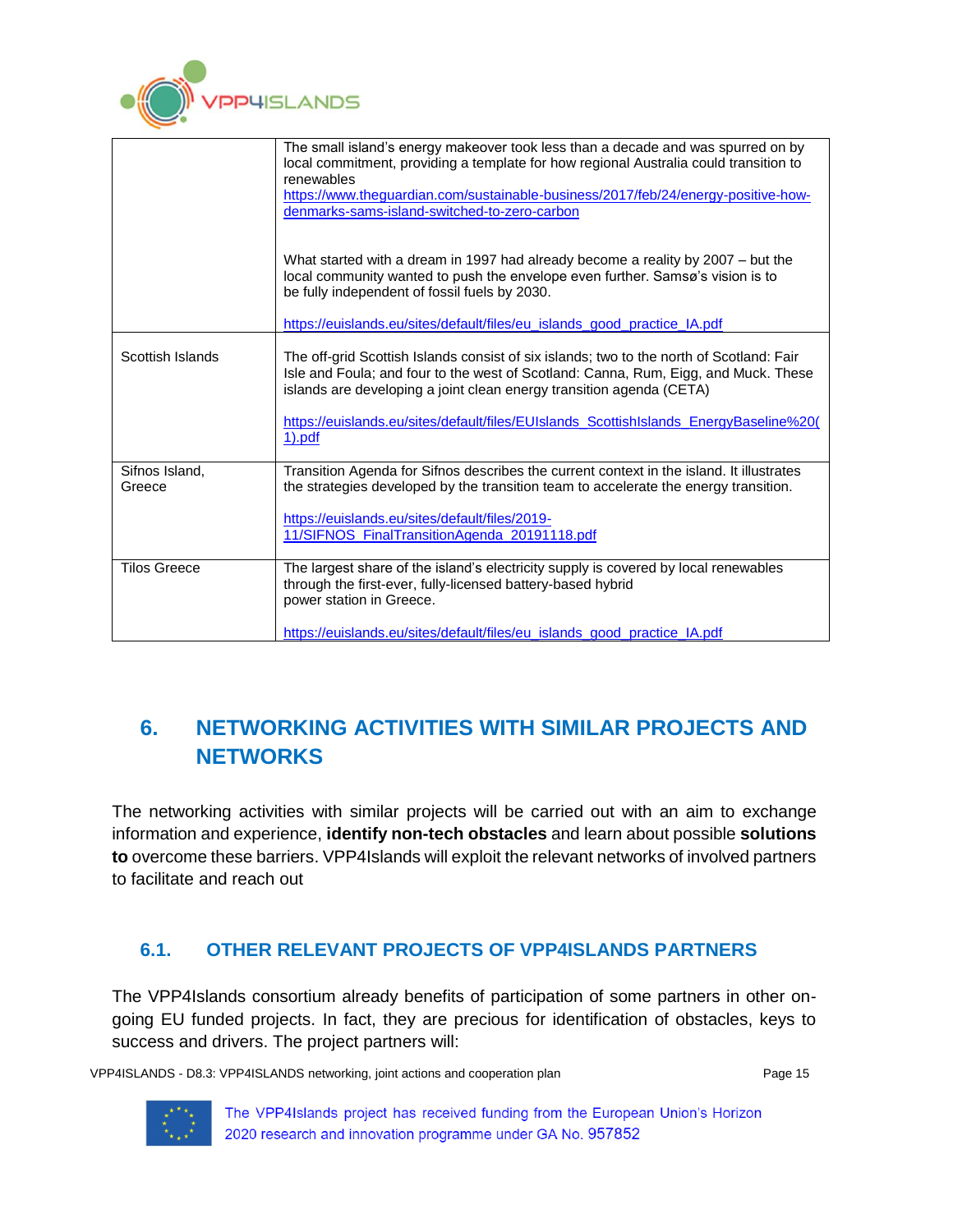

- share their knowledge gained during other similar projects to identify non-tech obstacles and propose solutions to overcome these barriers.
- promote VPP4Islands project when possible.

List of the projects of the VPP4Islands partners that will be exploited to establish joint actions are listed below:

| VPP4<br><b>ISLANDS</b><br><b>PARTNER</b> | <b>PROJECTS</b>   | <b>DETAILS</b>                                                                                                                                                                                                                                                                                                                                                                                       | <b>LINKS</b>                                                                                 |
|------------------------------------------|-------------------|------------------------------------------------------------------------------------------------------------------------------------------------------------------------------------------------------------------------------------------------------------------------------------------------------------------------------------------------------------------------------------------------------|----------------------------------------------------------------------------------------------|
| <b>BUL</b>                               | <b>ASTEP</b>      | The main objective of ASTEP project is to<br>successfully demonstrate the viability of applying<br>solar thermal energy to partially cover heating, and<br>heating and cooling demands on two different<br>relevant industrial demo sites located on two different<br>climate regions, and to further develop the<br>implementation of solar thermal energy in industrial<br>processes up to 400 °C. | https://www.asteppr<br>oject.eu/consortium/<br>https://cordis.europa<br>.eu/project/id/64567 |
|                                          | <b>Smart GEMS</b> | Smart Grids Energy management Staff                                                                                                                                                                                                                                                                                                                                                                  | 7/it                                                                                         |
| REGENERA                                 | <b>Smart GEMS</b> | Idem                                                                                                                                                                                                                                                                                                                                                                                                 | <b>Idem</b>                                                                                  |
|                                          | <b>MAGNITUDE</b>  | MAGNITUDE aims to develop business and market<br>mechanisms as well as supporting coordination tools<br>to provide flexibility to the European electricity<br>system, by increasing and optimizing synergies<br>between electricity, gas and heat systems.                                                                                                                                           | https://www.magnitu<br>de-project.eu/                                                        |
| CU                                       | <b>RINNO</b>      | RINNO is a H2020 project to develop, validate and<br>demonstrate an operational interface with augmented<br>intelligence and an occupant-centered approach that<br>will streamline and facilitate the whole lifecycle of<br>building renovation (planning-design, retrofitting,<br>monitoring).                                                                                                      | https://rinno-<br>h2020.eu/publication<br>s/public-<br>deliverables/                         |
|                                          | <b>MAGNITUDE</b>  | MAGNITUDE aims to develop business and market<br>mechanisms as well as supporting coordination tools<br>to provide flexibility to the European electricity<br>system, by increasing and optimizing synergies<br>between electricity, gas and heat systems.                                                                                                                                           | https://www.magnitu<br>de-project.eu/                                                        |

VPP4ISLANDS - D8.3: VPP4ISLANDS networking, joint actions and cooperation plan Page 16

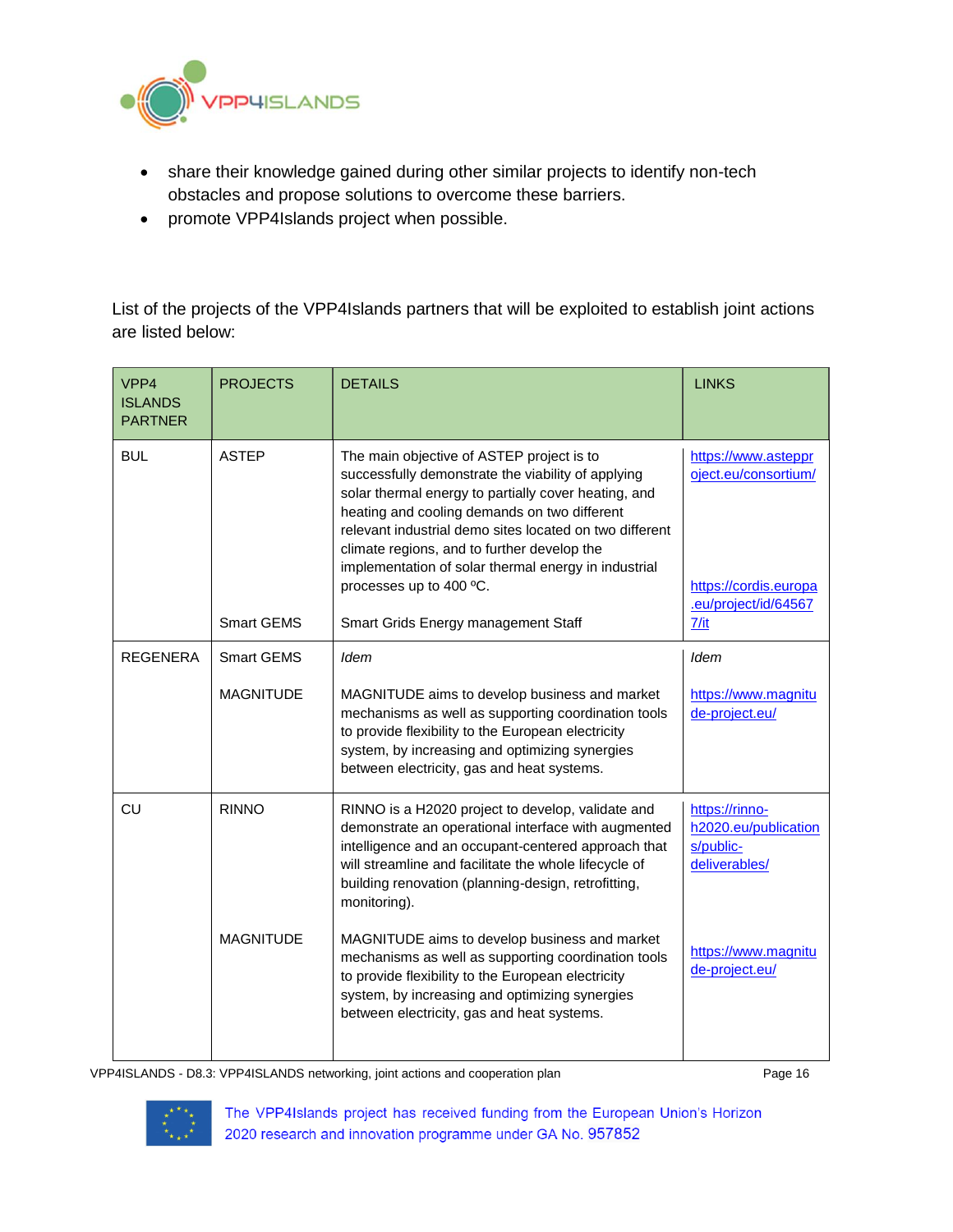

| CIVI             | <b>SPARCS</b>  | SPARCS is working to create a network of<br>Sustainable energy Positive & zero carbon<br>Communities in two lighthouse and five fellow cities                                                                                                                                                                                                           | https://www.sparcs.i<br>nfo/index.php/about         |
|------------------|----------------|---------------------------------------------------------------------------------------------------------------------------------------------------------------------------------------------------------------------------------------------------------------------------------------------------------------------------------------------------------|-----------------------------------------------------|
|                  | <b>ATFLIFR</b> | ATELIER is an EU-funded Smart City project aiming<br>to create and replicate Positive Energy Districts<br>(PEDs) within two Lighthouse Cities and six Fellow<br>Cities.                                                                                                                                                                                 | https://smartcity-<br>atelier.eu/?cn-<br>reloaded=1 |
|                  | <b>iBECOME</b> | iBECOME is a 42 month Horizon 2020 project which<br>aims at demonstrating a combination of novel<br>technologies and new business models in the form of<br>a virtual Building Management System (vBMS) for<br>optimizing buildings energy performance and comfort<br>conditions, while reducing the operational costs by<br>leveraging demand response. | https://ibecomeproje<br>ct.eu/about/                |
| <b>SCHN</b>      | <b>iBECOME</b> | idem                                                                                                                                                                                                                                                                                                                                                    | idem                                                |
| <b>Bornholms</b> | <b>INSULAE</b> | INSULAE will contribute to the Clean Energy for EU<br>Islands Initiative by providing an Investment Planning<br>Tool (IPT) able to create action plans for the islands<br>to generate their own sustainable and low-cost<br>energy.                                                                                                                     | http://insulae-<br>h2020.eu/                        |
| <b>INAVITAS</b>  | Flexigrid      | The Flexigrid project will create an enabling<br>architecture for small and medium distribution system<br>operators (DSOs) to unlock flexibility resources.                                                                                                                                                                                             | https://flexigrid.org/                              |

## <span id="page-16-0"></span>**6.2. FURTHER NETWORKING ACTIONS WITH SIMILAR PROJECTS**

Similar projects have been searched and listed below with brief information and related links. Networking activities will include:

- contacting the representatives of the projects
- sending communication pack about VPP4Islands
- explore cooperation activities and opportunities for joint actions
- Attending relevant events of the projects open to the public or other projects
- Providing information, sharing experience

**Details of the activities** will be determined and discussed and shared with projects partners **in further stages.**

VPP4ISLANDS - D8.3: VPP4ISLANDS networking, joint actions and cooperation plan Page 17

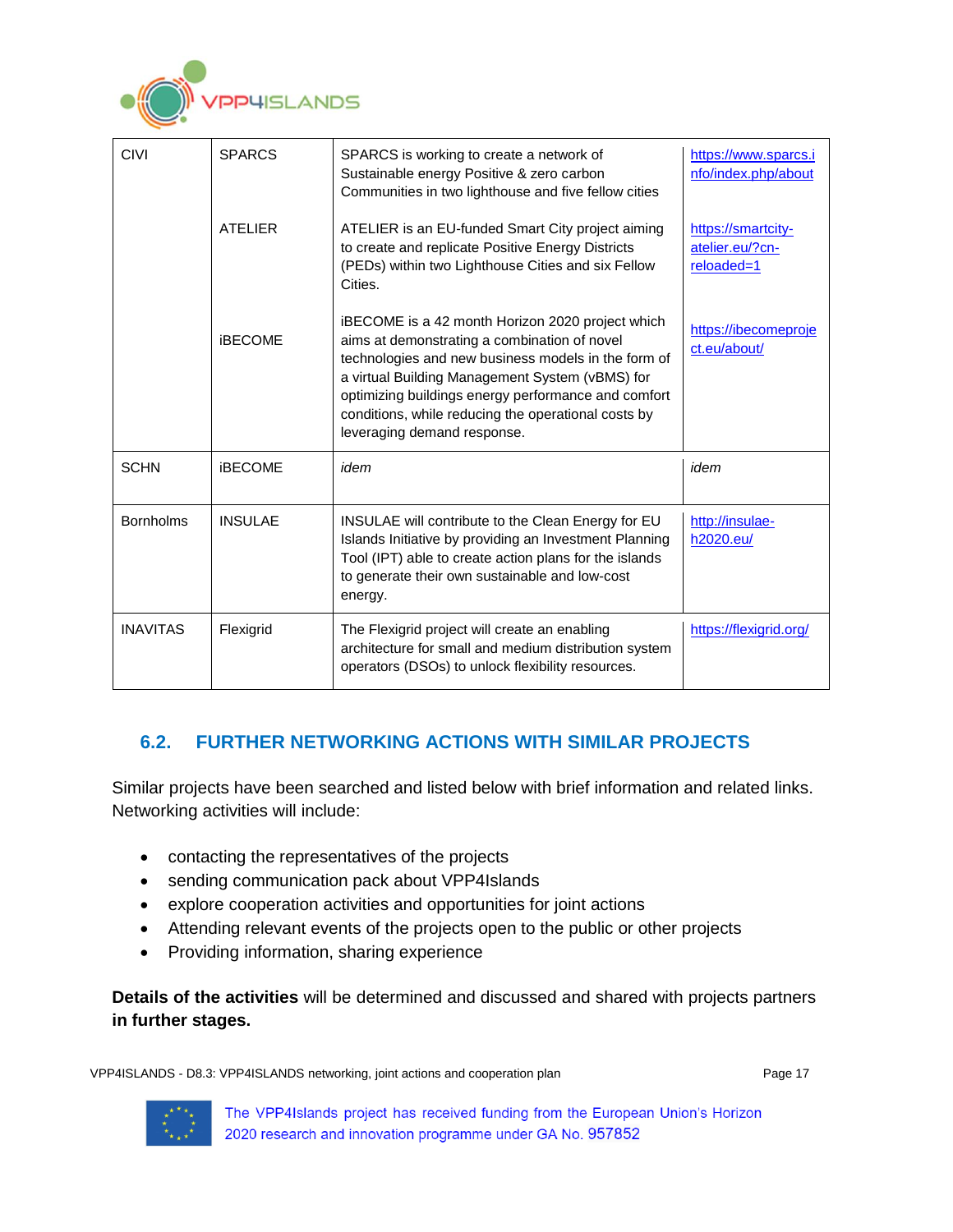



#### *Clean Energy for EU Islands <https://euislands.eu/>*

It is an initiative aimed at catalysing the clean energy transition on EU Islands. The Secretariat acts as a platform of exchange of best practice for islands' stakeholders and provides dedicated capacity building and advisory services. It provides technical support, capacity-building services and networking opportunities to EU islands. Secretariat is, helping citizens, local authorities, local businesses and academic institutions work together to advance the clean energy transition on their island.



*WiseGRID <https://www.wisegrid.eu/>*

WiseGRID provided a set of solutions and technologies to increase the smartness, stability and security of an open and consumer-centred European energy grid. The project combined and enhanced the use of storage technologies, supported RES penetration and the integration of charging infrastructure to favour the large-scale deployment of electric vehicles.



*Ecco [https://www.nweurope.eu/projects/project](https://www.nweurope.eu/projects/project-search/ecco-creating-new-local-energy-community-co-operatives/)[search/ecco-creating-new-local-energy](https://www.nweurope.eu/projects/project-search/ecco-creating-new-local-energy-community-co-operatives/)[community-co-operatives/](https://www.nweurope.eu/projects/project-search/ecco-creating-new-local-energy-community-co-operatives/)*

Ecco aims to accelerate the set-up of new energy communities in rural areas in North-West Europe, working in close collaboration with farmer organisations to support the set-up of new community energy projects in Flanders.

> **Interreg M North-West Europe** cVPP

*cVPP - Community-based Virtual Power Plants [https://www.nweurope.eu/projects/project](https://www.nweurope.eu/projects/project-search/cvpp-community-based-virtual-power-plant/)[search/cvpp-community-based-virtual-power](https://www.nweurope.eu/projects/project-search/cvpp-community-based-virtual-power-plant/)[plant/](https://www.nweurope.eu/projects/project-search/cvpp-community-based-virtual-power-plant/)*

cVPP project aims to create synergies between the projects cVPP, REScoop VPP and FLEXCoop to ensure an effective implementation of demand-response solutions in energy communities.

VPP4ISLANDS - D8.3: VPP4ISLANDS networking, joint actions and cooperation plan Page 18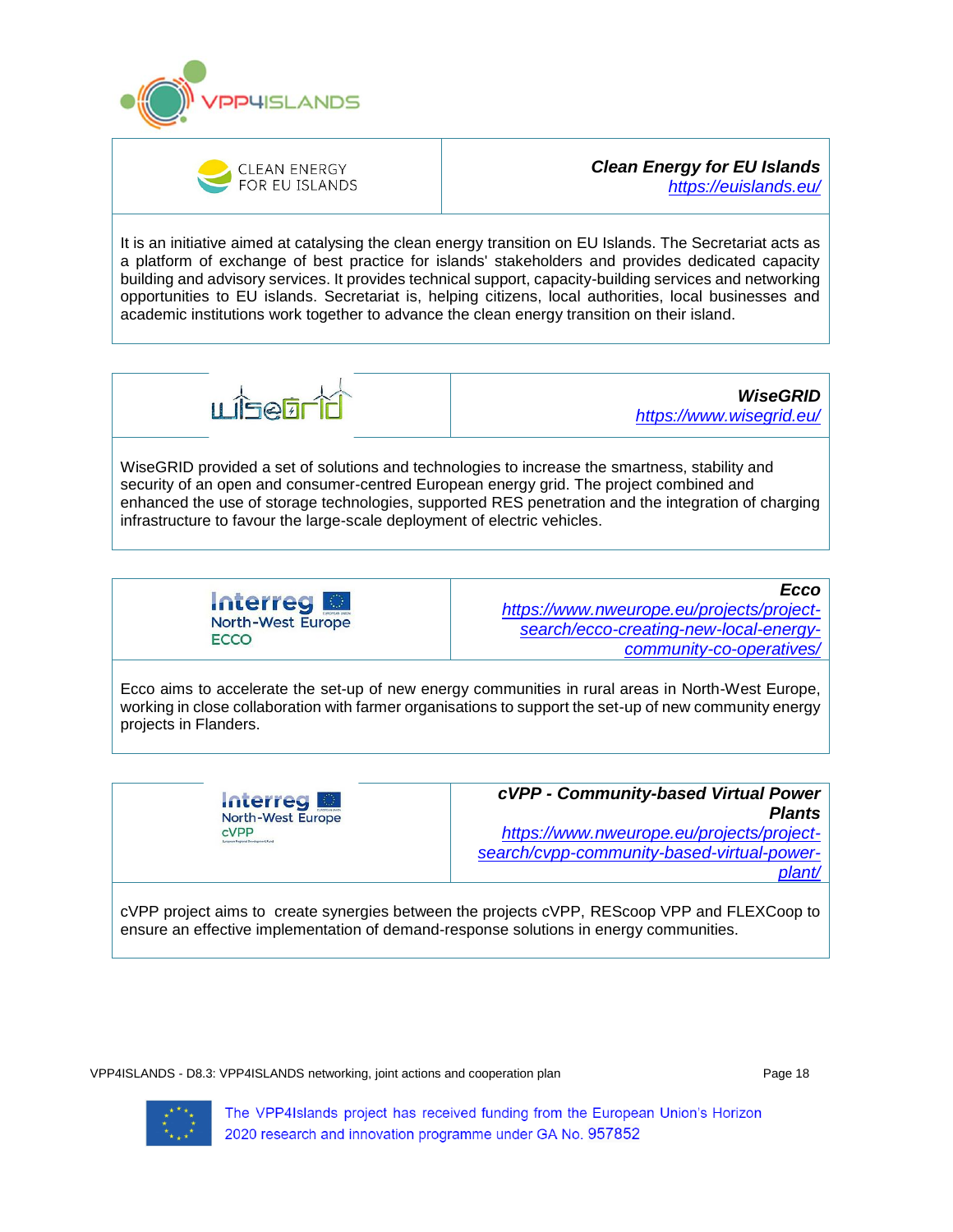



*FLEXcoop [http://www.flexcoop.eu](http://www.flexcoop.eu/)*

FLEXCoop provides energy cooperatives with innovative tools to operate dynamic Virtual Power Plants (VPPs) in order to achieve a stable and balanced energy grid. As part of the project, tool-suite was developed for energy cooperatives working on demand-response.



*REScoop PLUS <http://www.rescoop-ee.eu/>*

REScoop Plus supported energy cooperatives in setting up and building out energy efficiency services, providing good practices on energy savings and how cooperatives can help their members to save energy.



*REScoop MECISE [https://www.rescoop-mecise.eu](https://www.rescoop-mecise.eu/)*

Six energy cooperatives from 4 EU countries developed renewable energy and energy efficiency projects and set up innovative approaches to facilitate community energy projects and foster collaborations between cooperatives, local authorities and citizens. Also, a cooperative society was established to provide financing solutions to members.



*Community Power <https://www.communitypower.eu/en/>*

The project aims to create community-owned energy projects all over Europe. . As a result of this project, the Community Power Coalition was founded in 2016. Today, the coalition is still working for a socially fair energy transformation putting people and communities in the centre of it.





VPP4ISLANDS - D8.3: VPP4ISLANDS networking, joint actions and cooperation plan Page 19

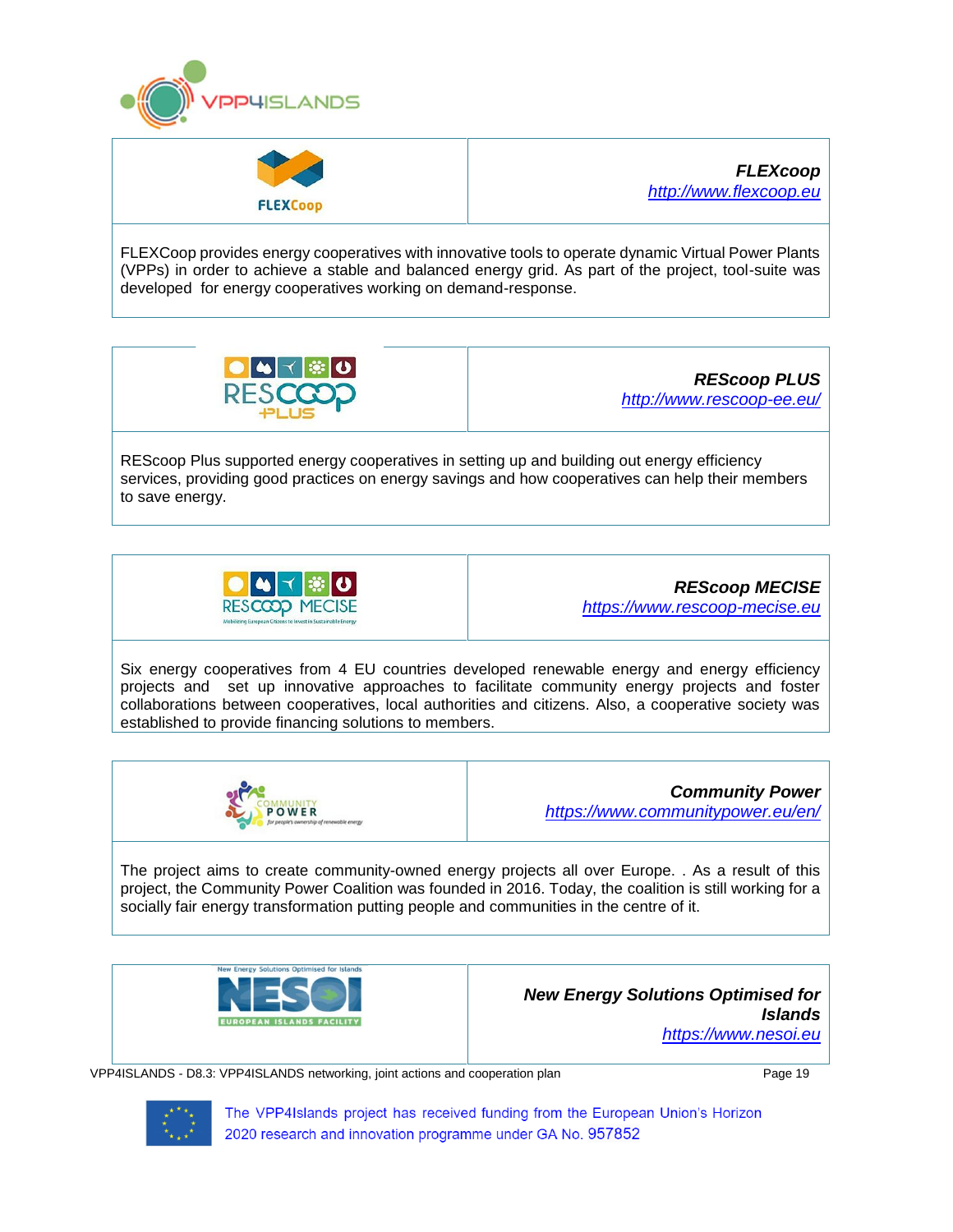

The NESOI European Islands Facility's goal is to unlock the potential of EU islands to become the locomotives of European Energy Transition by mobilising investment in sustainable energy and give the opportunity to test innovative energy technologies and approaches in a cost-competitive way.



*REScoop VPP <https://cordis.europa.eu/project/id/893240>*

Through REScoop VPP, REScoop.eu will support the set-up of a community-driven virtual power plant that can actually provide flexibility services to the grid. REScoop.eu will organise workshops and manage a working group that gathers interested cooperatives, and manage the project's overall communication.



*WISE Power <http://wisepower-project.eu/>*

WISE Power project worked on improving local support for wind turbines, and local community participation in the planning of wind energy projects.

**OneNET** *OneNET <https://cordis.europa.eu/project/id/957739>*

With the energy grid moving from a centralized to a decentralized system, energy communities will play an important role for implementing change in current operative business models. It also aims to explore how cooperatives can support the implementation of a decentralised energy system.



INTERRFACE project will design, develop and exploit an Interoperable pan-European Grid Services Architecture (IEGSA) to act as the interface between the power system (TSO and DSO) and the

VPP4ISLANDS - D8.3: VPP4ISLANDS networking, joint actions and cooperation plan Page 20 Page 20

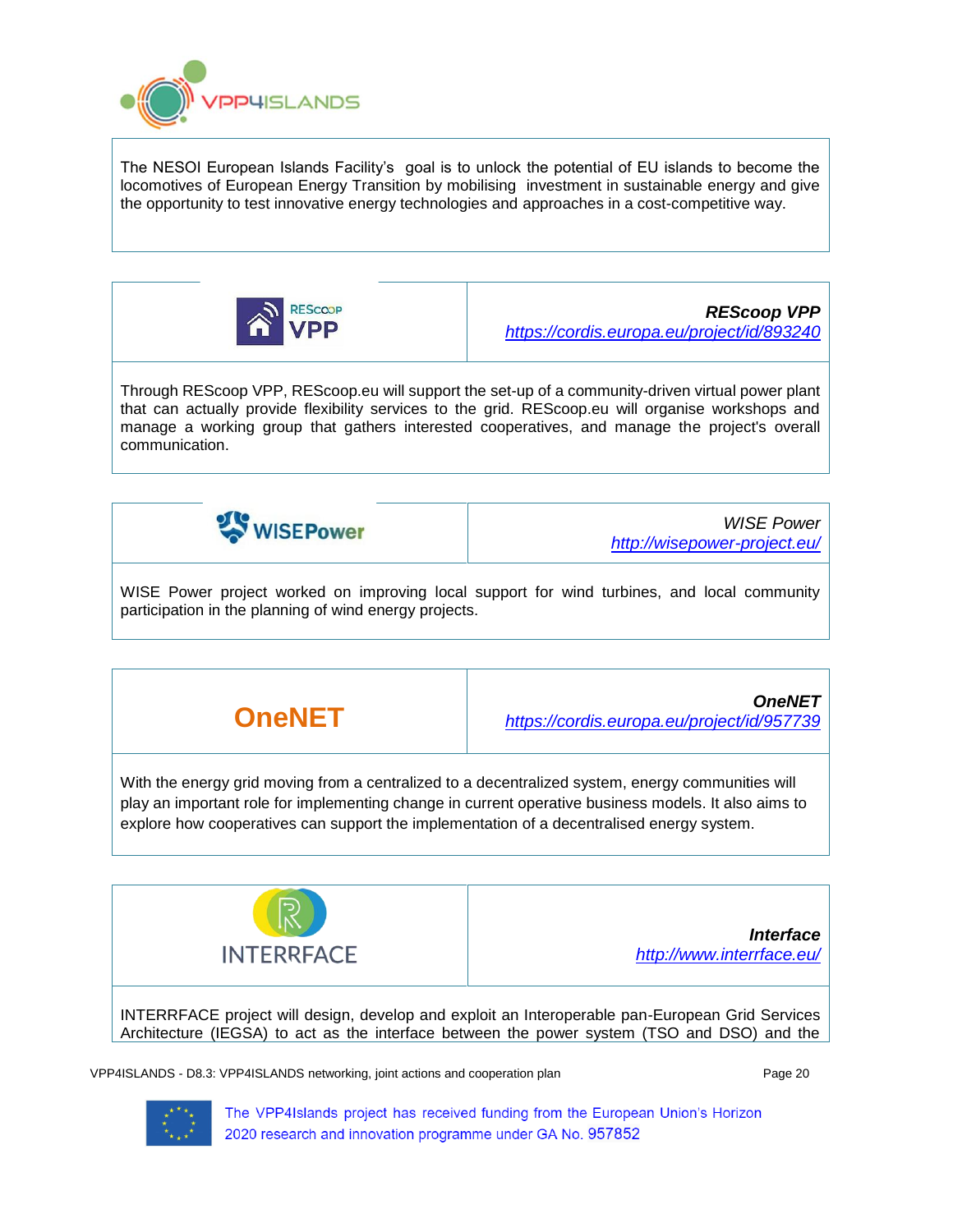

customers and allow the seamless and coordinated operation of all stakeholders to use and procure common services.



*CoordiNet Project [https://coordinet-project.eu](https://coordinet-project.eu/)*

<span id="page-20-0"></span>The three large-scale demonstrators comprise of ten demonstration sites and are implemented by both the DSO and TSO for the networks covered within the respective demonstration areas. The demonstration regions provide sufficient versatility in terms of geographical location and of boundary conditions including load and generation profile, to enable extrapolation of the experiments to the rest of Europe by scaling up and replication rules setting the foundation of future grid codes.

VPP4ISLANDS - D8.3: VPP4ISLANDS networking, joint actions and cooperation plan Page 21 Page 21

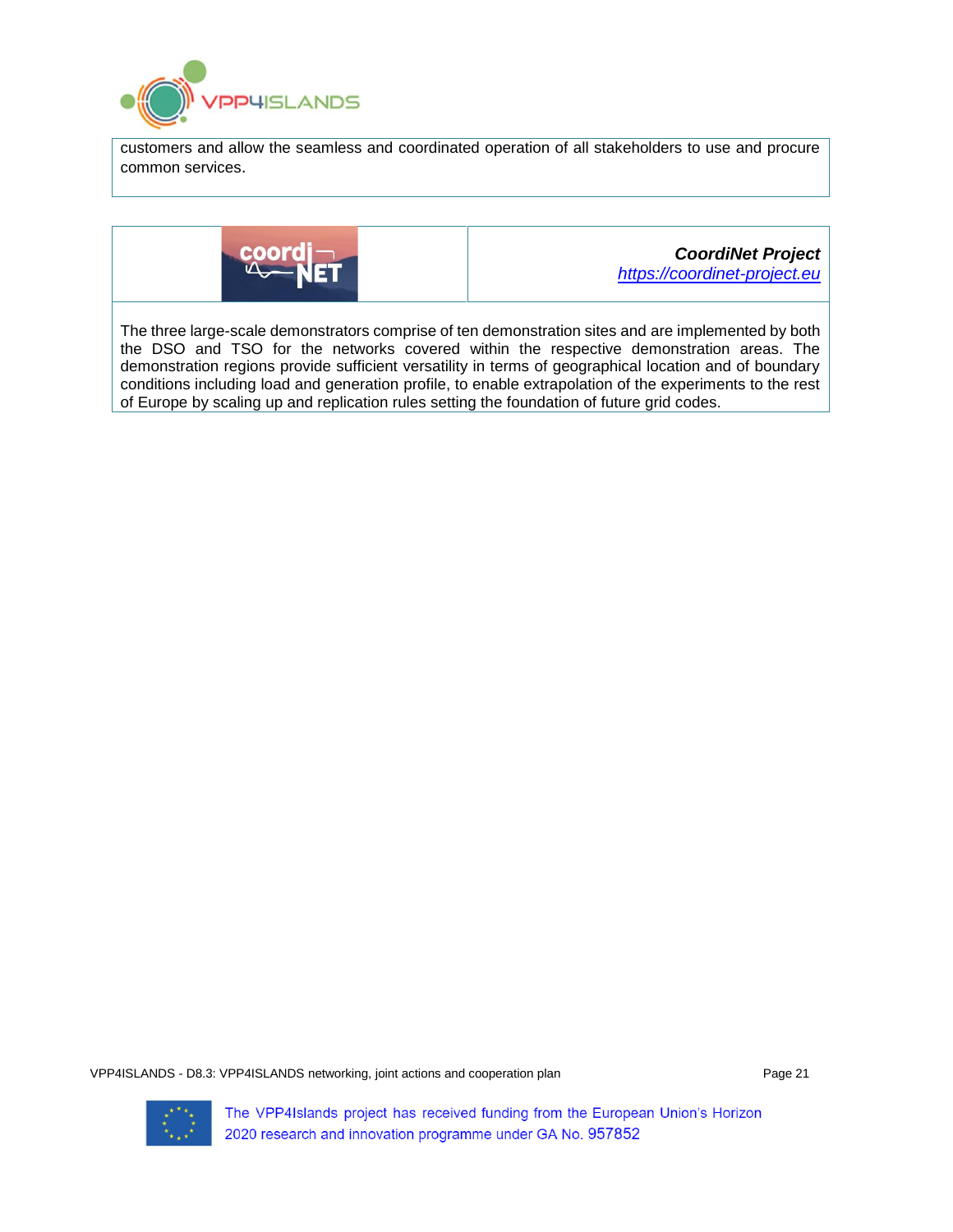

Road maps for the planned activities has been created to present the timeline for the networking, joint actions and cooperation. However, it will be renewed in M12 according to the upcoming developments and related cooperation plans.



# Project road map

for networking, joint actions and cooperation plan

2021

VPP4ISLANDS - D8.3: VPP4ISLANDS networking, joint actions and cooperation plan Page 22 Page 22

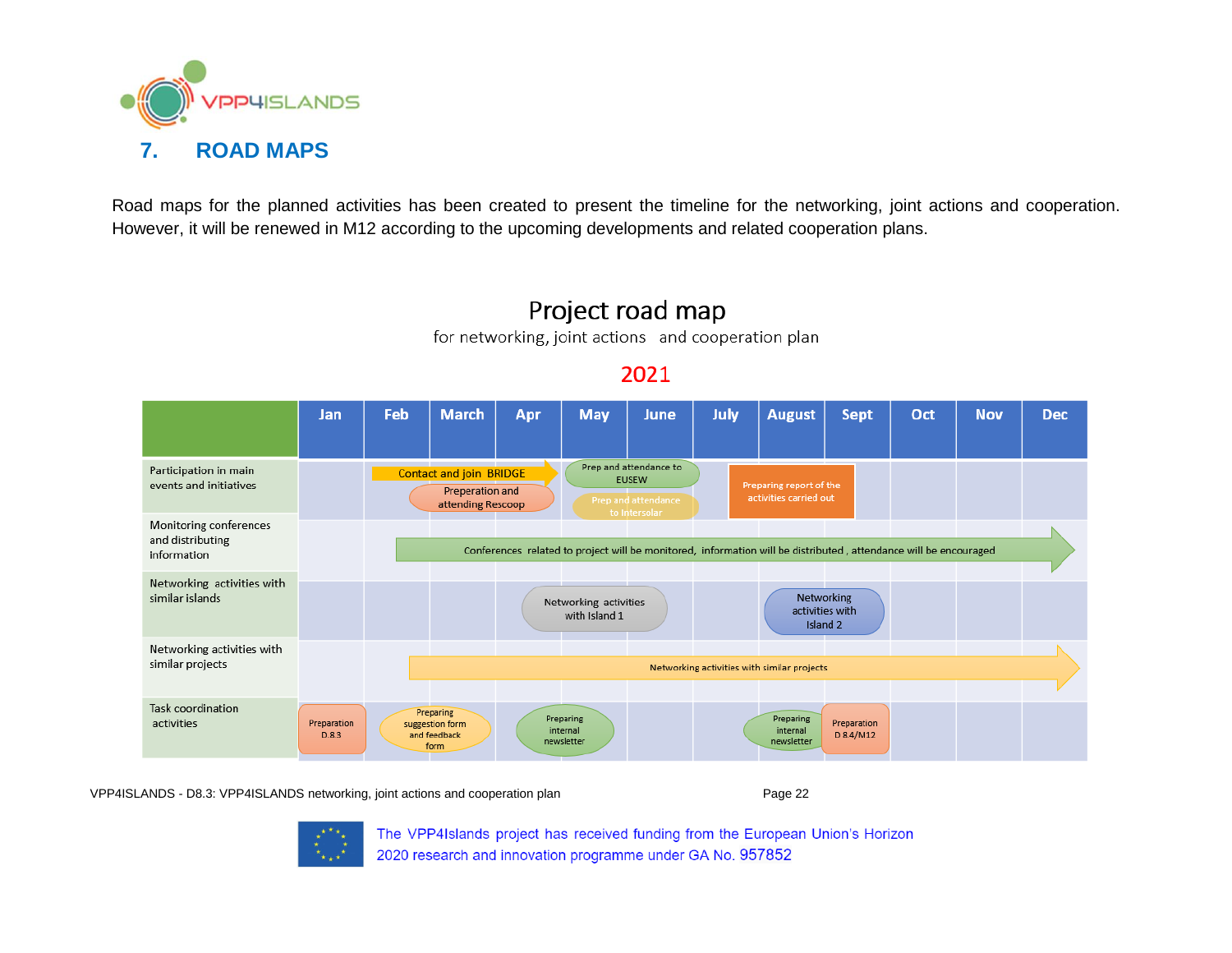

# Project road map

for networking, joint actions and cooperation plan

## 2022



VPP4ISLANDS - D8.3: VPP4ISLANDS networking, joint actions and cooperation plan Page 23

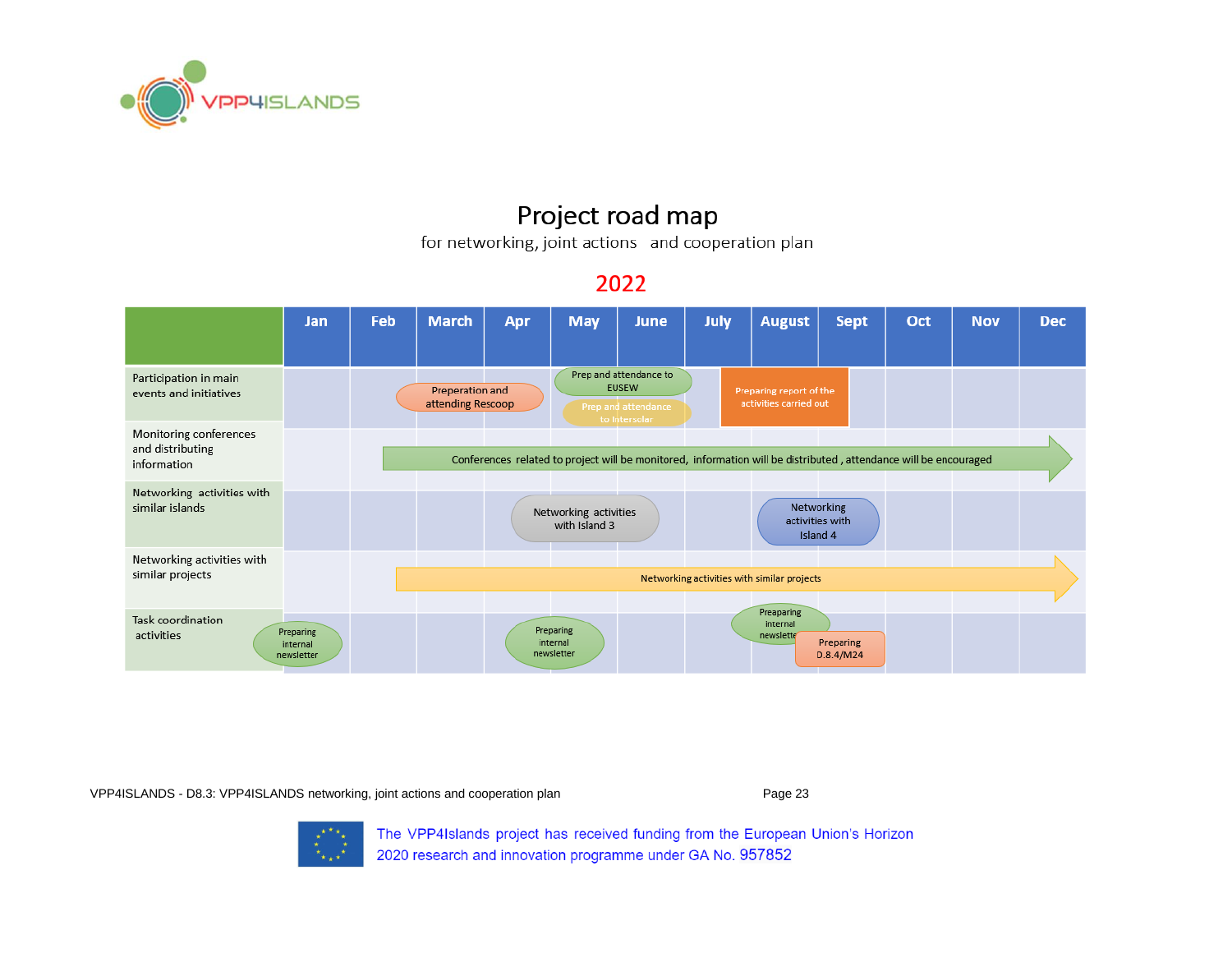

# Project road map

for networking, joint actions and cooperation plan

## 2023



VPP4ISLANDS - D8.3: VPP4ISLANDS networking, joint actions and cooperation plan Page 24 Page 24

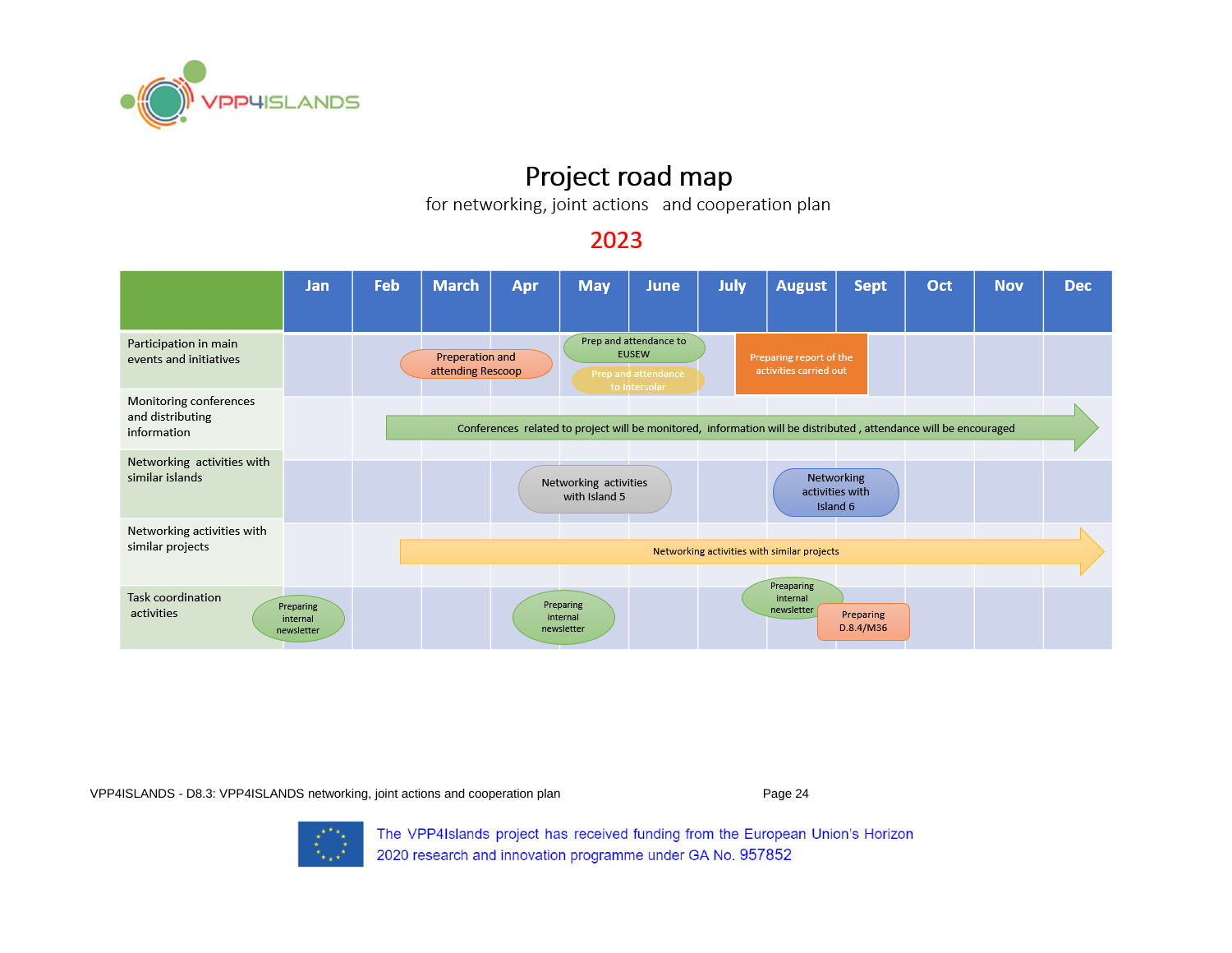

# Project road map

for networking, joint actions and cooperation plan

## 2024

|                                                           | Jan | Feb                                     | <b>March</b> | Apr | <b>May</b> | <b>June</b> | July | <b>August</b> | <b>Sept</b> | Oct | <b>Nov</b> | <b>Dec</b> |
|-----------------------------------------------------------|-----|-----------------------------------------|--------------|-----|------------|-------------|------|---------------|-------------|-----|------------|------------|
| Participation in main<br>events and initiatives           |     | All the<br>information                  |              |     |            |             |      |               |             |     |            |            |
| Monitoring conferences<br>and distributing<br>information |     | will be<br>gathered                     |              |     |            |             |      |               |             |     |            |            |
| Networking activities with<br>similar islands             |     | together to<br>prepare for<br>the Final |              |     |            |             |      |               |             |     |            |            |
| Networking activities with<br>similar projects            |     | Report                                  |              |     |            |             |      |               |             |     |            |            |
| Task coordination<br>activities                           |     | Preparing<br>D.8.4/M42                  |              |     |            |             |      |               |             |     |            |            |

VPP4ISLANDS - D8.3: VPP4ISLANDS networking, joint actions and cooperation plan Page 25